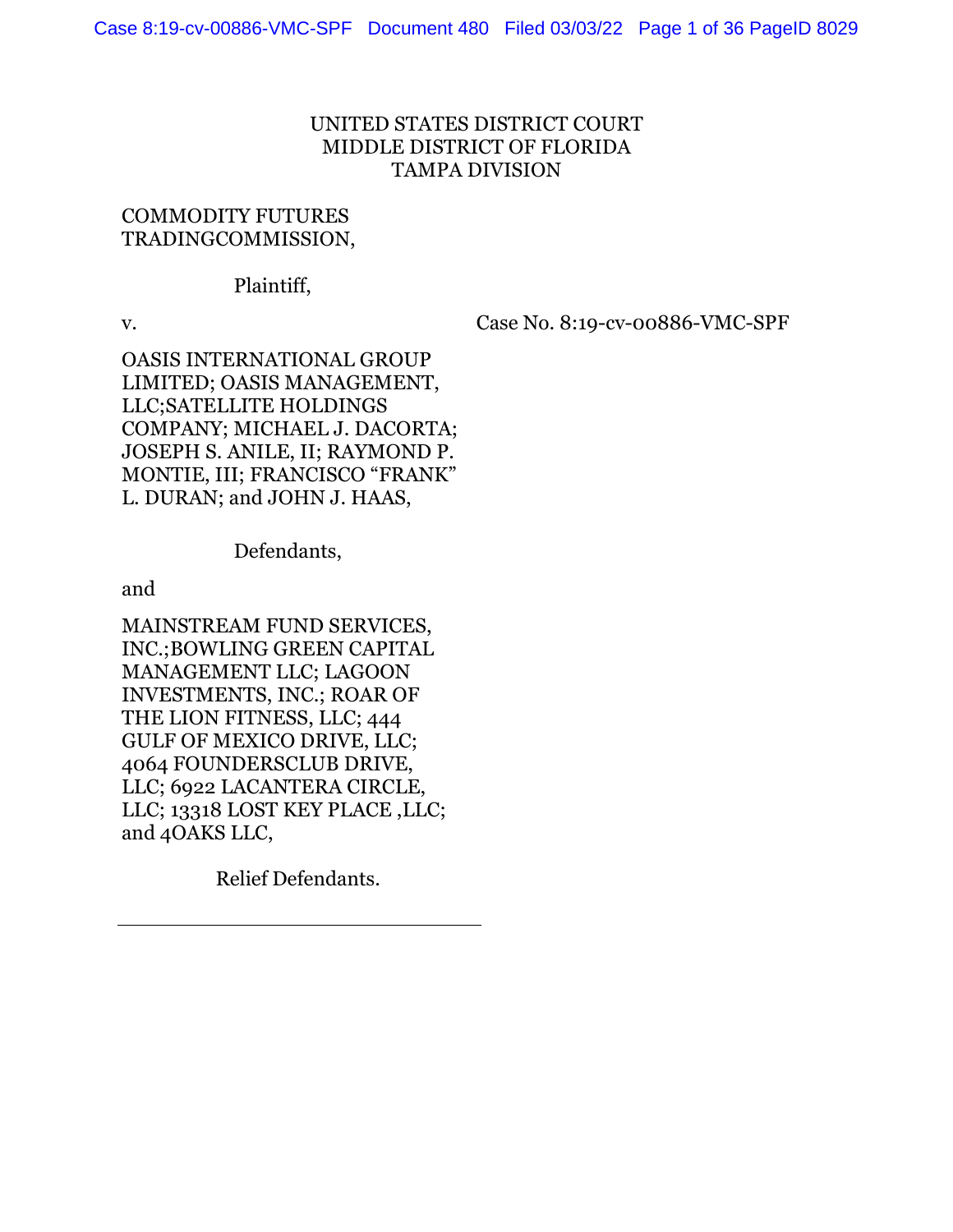## **MICHAEL J. DACORTA'S OBJECTION TO RECEIVER BURTON WIAND'S MOTION (DOC. 478)**

1. Comes now Michael J. DaCorta, pro se Defendant, and objects to Receiver's (Doc. 478) Motion to Approve Retention of Special Counsel.

#### **SUMMARY OF OBJECTION**

- 2. The Receiver's (Doc. 478) Motion to Approve Retention of Special Counsel should be denied for the following reasons:
- 3. The Commodity Futures Trading Commission ("CFTC") does not have statutory jurisdiction in the instant case; and
- 4. Absent jurisdiction sufficient to authorize the filing of the Complaint, without which the allegations and charged Counts are insupportable, and failing to establish the three prongs necessary to support standing, the CFTC failed to make a sufficient facial, much less factual case adequate to sustain this Court's jurisdiction.
- 5. The Complaint in the instant case failed to present sufficiently factual allegations necessary to support a case or controversy "arising under the Constitution, laws, or treaties of the United States" and thus factually denied this Court jurisdiction under the requirements of 28 U.S.C. § 1331; and
- 6. The Complaint contains misrepresentations and false recitals of statutory definitions upon which all Counts against Defendants rest; and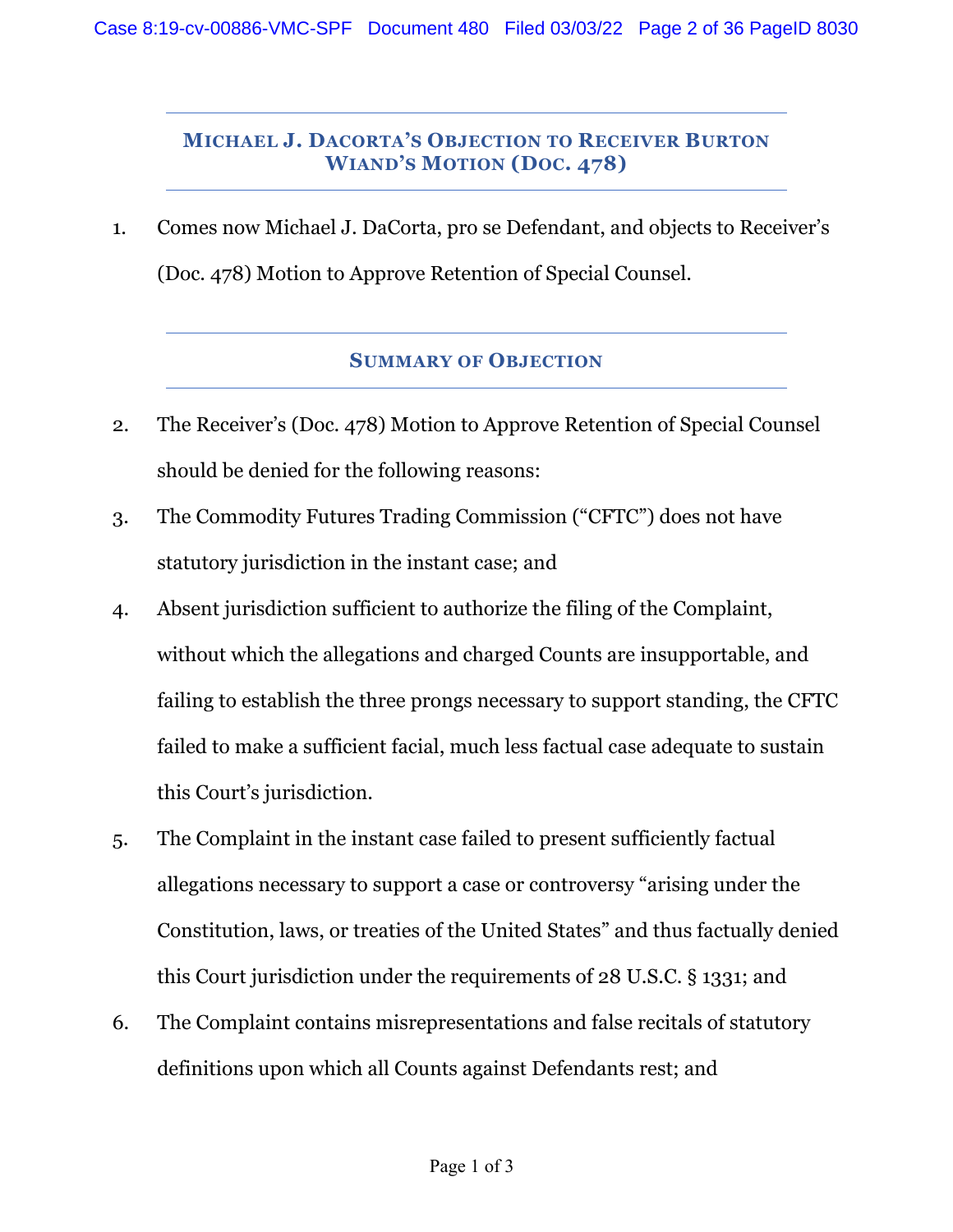- 7. There is presently a pending Motion to Dismiss the instant case filed by Defendant on 12 December 2021 (Doc. 454) to which the CFTC Responded on 13 January 2022. (Doc. 465); and
- 8. The CFTC's allegations being wholly insufficient to support its claimed statutory violations, the Court may properly review the Motion to Dismiss as a "factual attack", irrespective of the pleadings; and
- 9. The continued employment of any expansion of authority for the Receiver depends upon the adjudication of the Motion to Dismiss.
- 10. The Plaintiff did not fulfill applicable statutory requirements pertaining to prejudgment appointment of receivers; and
- 11. Receiver's Behavioral Fact Pattern betrays unprincipled personal pecuniary motivations that are inconsistent with a receiver's fiduciary obligations pursuant to *Leedom Mgmt. Grp., Inc. v. Perlmutter*; and
- 12. Because the cited authority upon which the Complaint (Doc. 1) is explicitly based is without foundation in law; and
- 13. Because the Receiver's temporary authority did not lawfully extend into a permanent receivership; and
- 14. All five Counts named in the Complaint fail to state a claim upon which relief can be granted; and
- 15. A Grant of Receiver's Motion would endorse Plaintiff's violations of FRCP Rules  $11(b)(2)$  and  $11(b)(3)$ .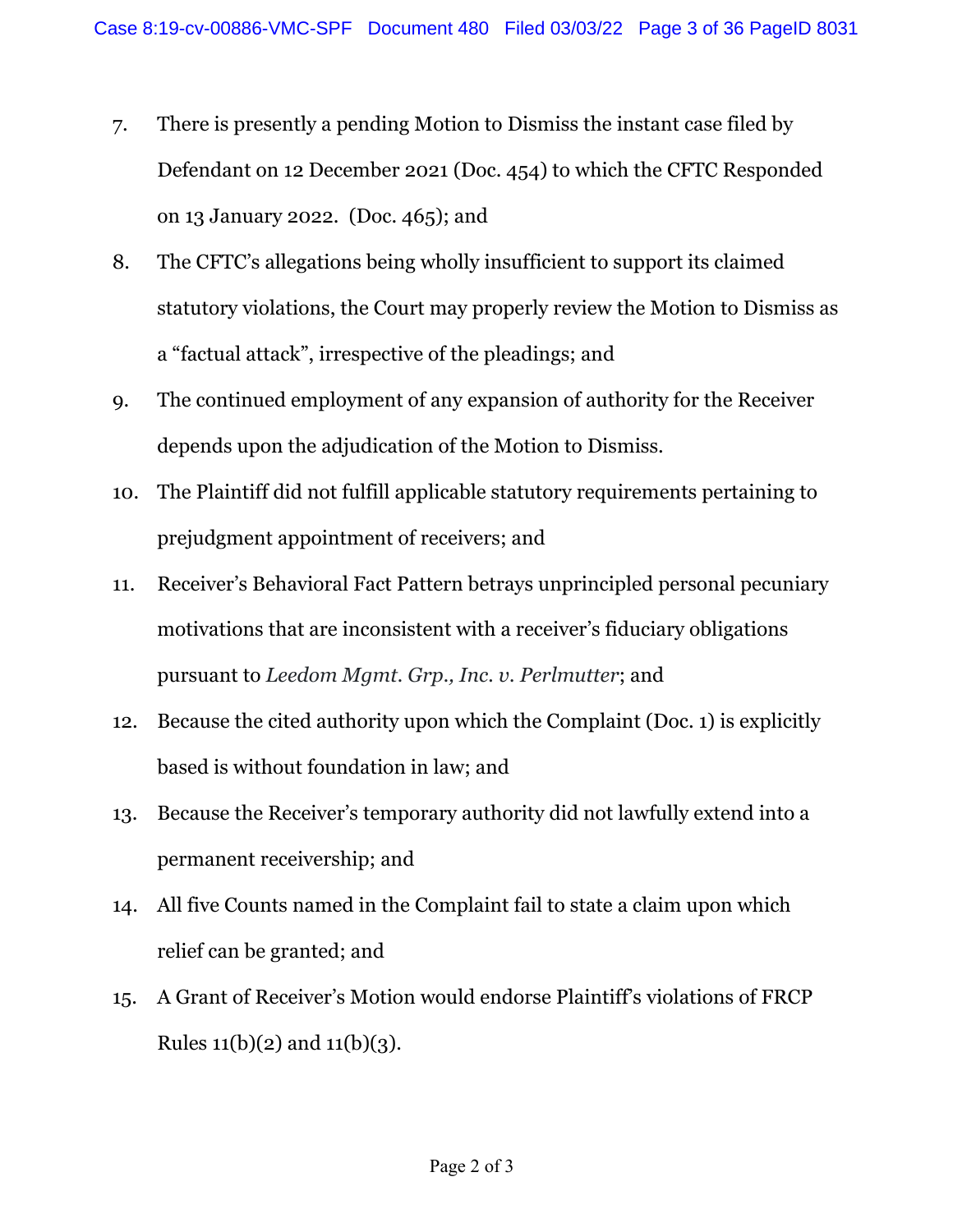# **CONCLUSION**

16. For the reasons summarized above and comprehensively elucidated in the attached Informational Notice and Memorandum of Law, which is wholly included herein by reference; until such time as the Motion to Dismiss (Doc. 454) has been finally adjudicated, Defendant opposes any further extension, grant, or increase of authority to the Receiver as such may result in additional irreparable damage to Defendant.

\* \* \*

The standard for fiduciaries, such as Receiver Wiand, has withstood the test of time, remaining applicable: *Meinhard v. Salmon*, 249 N.Y. 458, 164 N.E. 545 (1928), as quoted by this Court, famously described the fiduciary duty owed by one co-venturer to another as cited by this Court:

Many forms of conduct permissible in a workday world for those acting at arm's length, are forbidden to those bound by fiduciary ties. A trustee is held to something stricter than the morals of the market place. Not honesty alone, but the punctilio of an honor the most sensitive, is then the standard of behavior. *Meinhard v. Salmon*, 249 N.Y. 458, 464, 164 N.E. 545, 546 (N.Y. 1928).

*Leedom Mgmt. Grp., Inc. v. Perlmutter*, CASE NO.: 8:11-cv-2108-T-33TBM, at \*13 (M.D. Fla. Feb. 15, 2012)

Justice Cardozo's articulation of the duty of loyalty imposed upon a fiduciary has

endured for decades and has been cited in judicial opinions addressing the

fiduciary duty owed not just by co-venturers, but in numerous other contexts.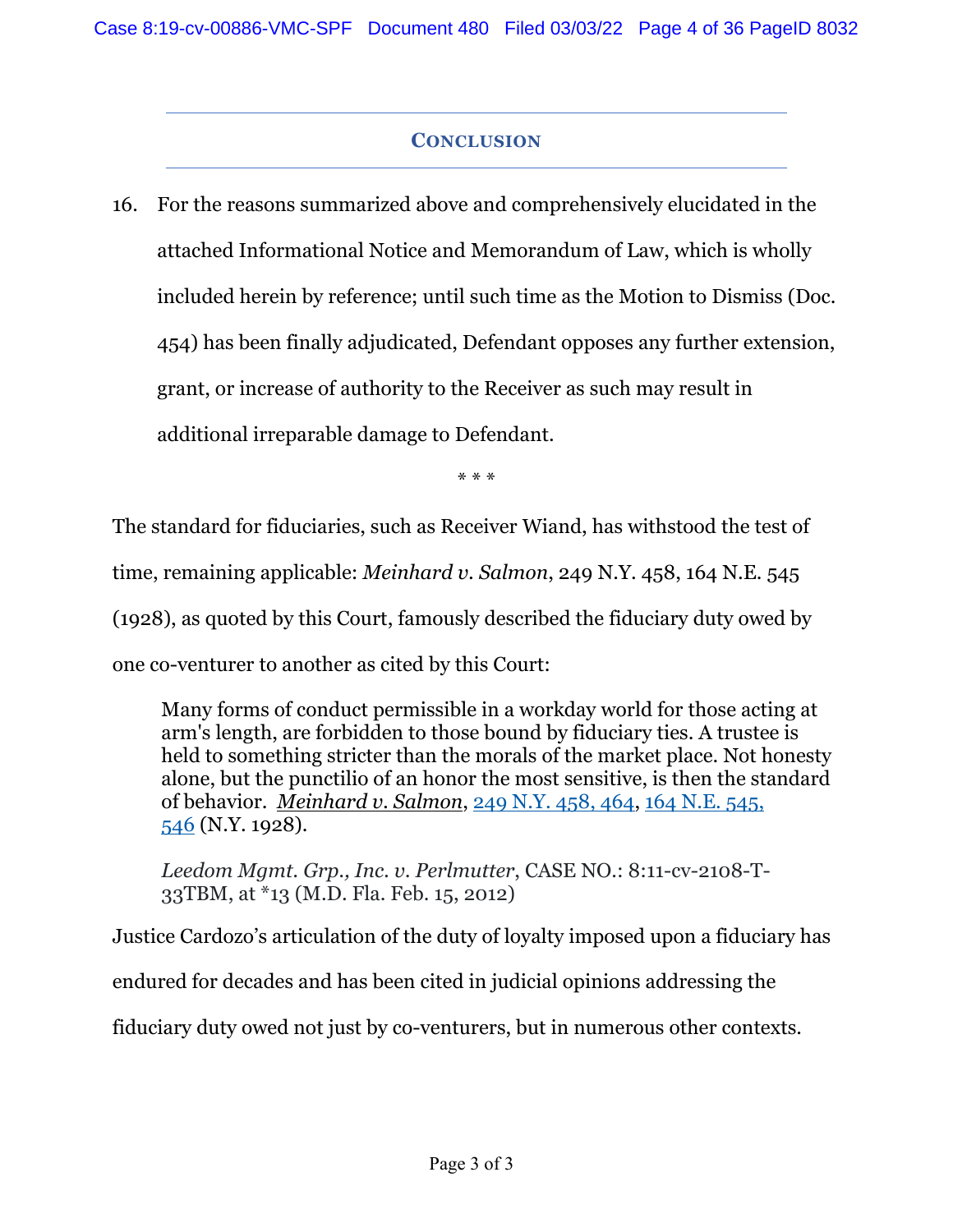To the best of his knowledge, information, and belief, Defendant has fully

complied with the provisions of the Federal Rules of Civil Procedure Rule 11(b).

## **CERTIFICATE OF SERVICE**

I, Michael J. DaCorta, filed the foregoing with the Middle District of Florida

through the Courts e-filing system (ECF) which in turn will send a copy to the

following persons:

J. Alison Auxter (CFTC) A. Brian Phillips (for Satellite Holdings Co. and John J. Haas) Mark L. Horwitz (for Raymond P. Montie, III) Francisco "Frank" L. Duran Christopher Walker (for Mainstream Fund Services, Inc.) Peter John Grili (Mediator) Eric Ryan Feld (for Burton W. Wiand) David W. A. Chee (Movant-United States of America)

Dated: 4 March, 2022 Respectfully,

Signed: /s/ Michael J. DaCorta, *pro se* 11774 Via Lucerna Circle Windermere FL 34786 Telephone: (941) 807-9933 Email: mdacorta64@yahoo.com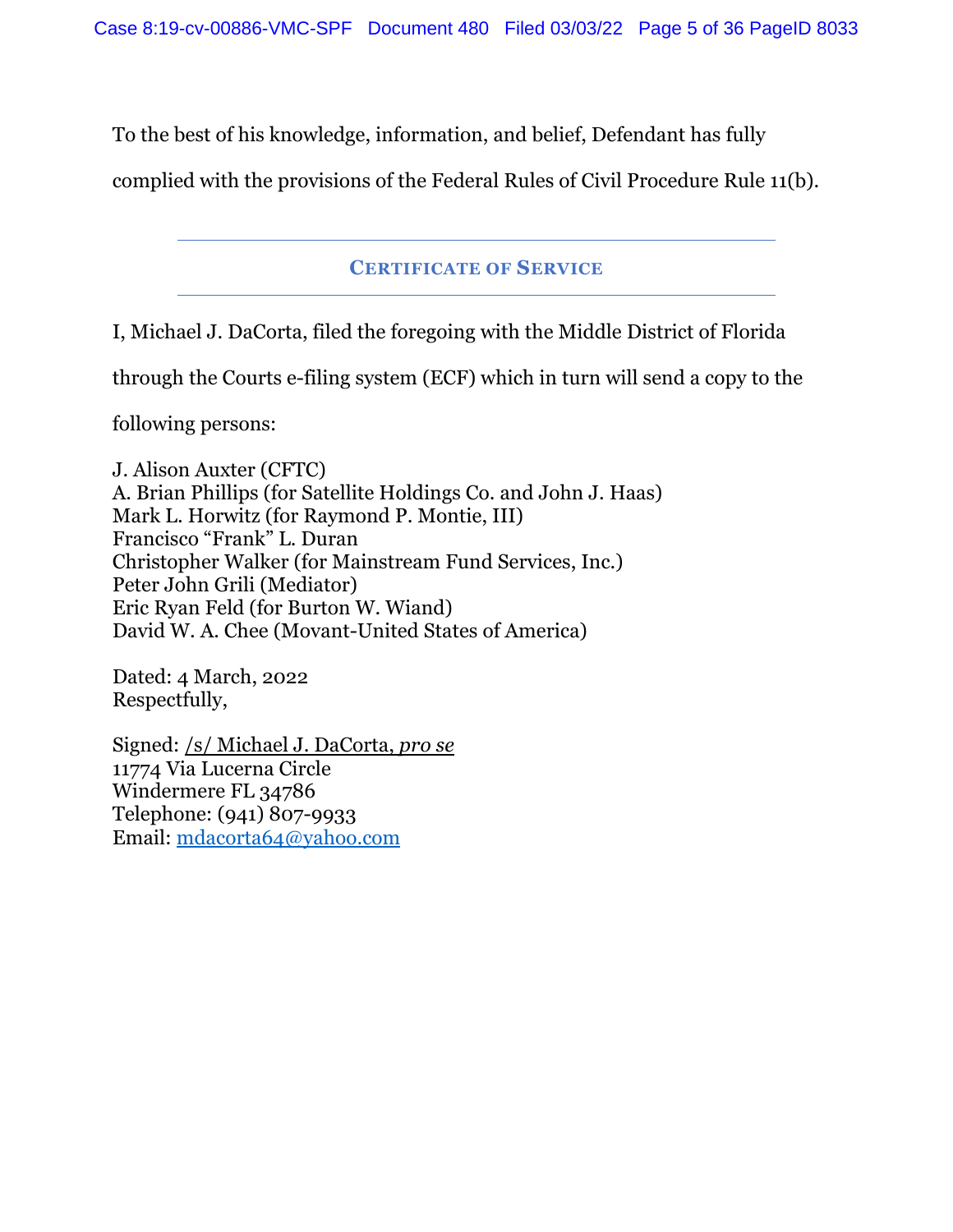| $\mathbf{1}$<br>$\overline{2}$ | <b>INFORMATIONAL NOTICE AND MEMORANDUM OF LAW</b>                                      |
|--------------------------------|----------------------------------------------------------------------------------------|
| 3                              | Abbreviations and Definitions used:                                                    |
| 4                              | Case no. 8:19-cv-00886-VMC-SPF ("case 886") ("original case")                          |
| 5                              | Notice:                                                                                |
| 6                              | 1. The original civil action Complaint in the instant case failed to present           |
| 7                              | sufficiently factual allegations necessary to support a case or                        |
| 8                              | controversy "arising under the Constitution, laws, or treaties of the                  |
| 9                              | United States" and thus factually denied this Court jurisdiction under                 |
| 10                             | the requirements of 28 U.S.C. § 1331 ab initio.                                        |
| 11                             | 2. Plaintiff misguided this Court by directing its attention to the text of an         |
| 12                             | inapplicable statutory definition found in 7 U.S.C. $\S$ 1a(18)(A)(xi),                |
| 13                             | needed to sustain its claim of jurisdiction. (Doc. 1, $\P$ 89).                        |
| 14                             | 3. $7 \text{ U.S.C. } $1a(18)(A)(xi)$ pertains only to "individuals" and is irrelevant |
| 15                             | because the only pertinent eligible contract participants that engaged in              |
| 16                             | forex transactions on behalf of Defendants were corporations.                          |
| 17                             | 4. The relevant statutory definition is found at 7 U.S.C. §                            |
| 18                             | $1a(18)(A)(v)(III)((aa)-(bb)$ and it specifically denies jurisdiction to the           |
| 19                             | CFTC. (See ¶¶ 57, 95-96, infra, for more details)                                      |
| 20                             | 5. Plaintiff misled this Court into believing it held statutory jurisdiction by        |
| 21                             | altering the text of 7 U.S.C. $\S 2(c)(2)(C)$ . Plaintiff exchanged the inclusive      |
| 22                             | form of the conjunction "or" to mean that either section 1 or                          |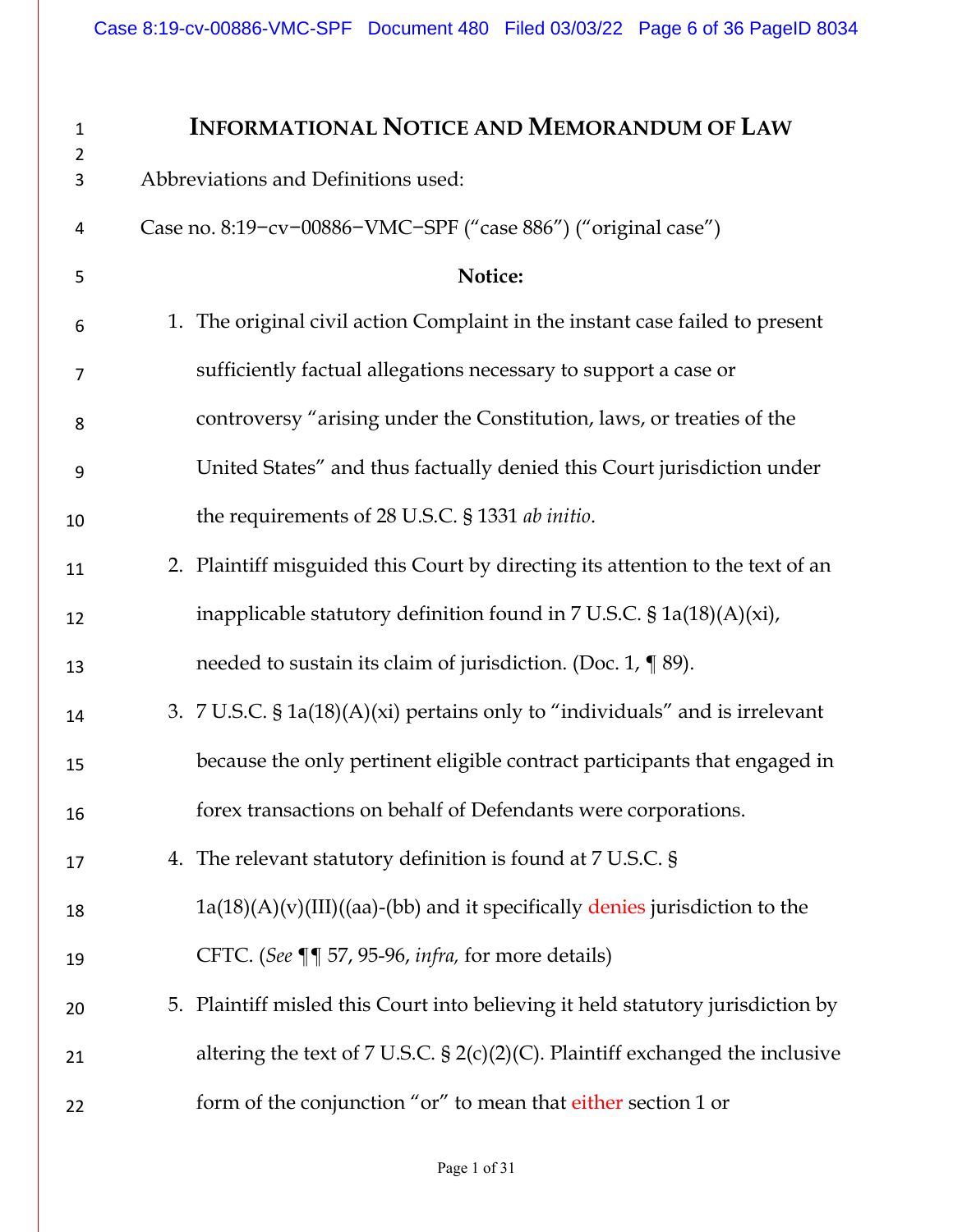| $\mathbf{1}$   | section 2 or 3 of the statute could grant Plaintiff jurisdiction, when in          |
|----------------|------------------------------------------------------------------------------------|
| $\overline{2}$ | fact the conjunction "and" in the original text requires that both                 |
| 3              | sections 1 and either 2 or 3 apply. (Doc. 465, pp. 5-6).                           |
| 4              | 6. The pertinent statutory text is found at 7 U.S.C. $\S 2(c)(2)(C)(i)(I)(aa)$ and |
| 5              | (bb) and it too denies the CFTC jurisdiction. (See ¶¶ 67-70, infra, for            |
| 6              | more details). A two-prong test applies, not one.                                  |
| 7              | 7. The First Amended Complaint (Doc. 110) was filed on 06/12/19 and,               |
| 8              | respecting the allegations and claims, contained nothing substantially             |
| 9              | different from the original Complaint relating to anything in this                 |
| 10             | section. References in this section refer to the original complaint.               |
| 11             | 8. The Complaint is like a 3-legged stool, which, upon creation, was               |
| 12             | thrown into a deeply tangled thicket of statutory definitions, recursive           |
| 13             | regulations, conflations, misrepresentations of statutes, and false                |
| 14             | allegations disguised as facts.                                                    |
| 15             | 9. The 3 "legs" upon which the entire case and all six of its derivative           |
| 16             | cases depend are: 1) the statutory definition of a "commodity pool"; 2)            |
| 17             | the statutory definition of "retail forex transaction"; and 3) a                   |
| 18             | confabulation of misrepresentative, erroneous, false, and overstated               |
| 19             | allegations which fundamentally depend entirely upon the allegation                |
| 20             | that the Defendants in case 886 operated a "commodity pool".                       |
| 21             | <b>Section I. Leg One: Alleged Commodity Pool</b>                                  |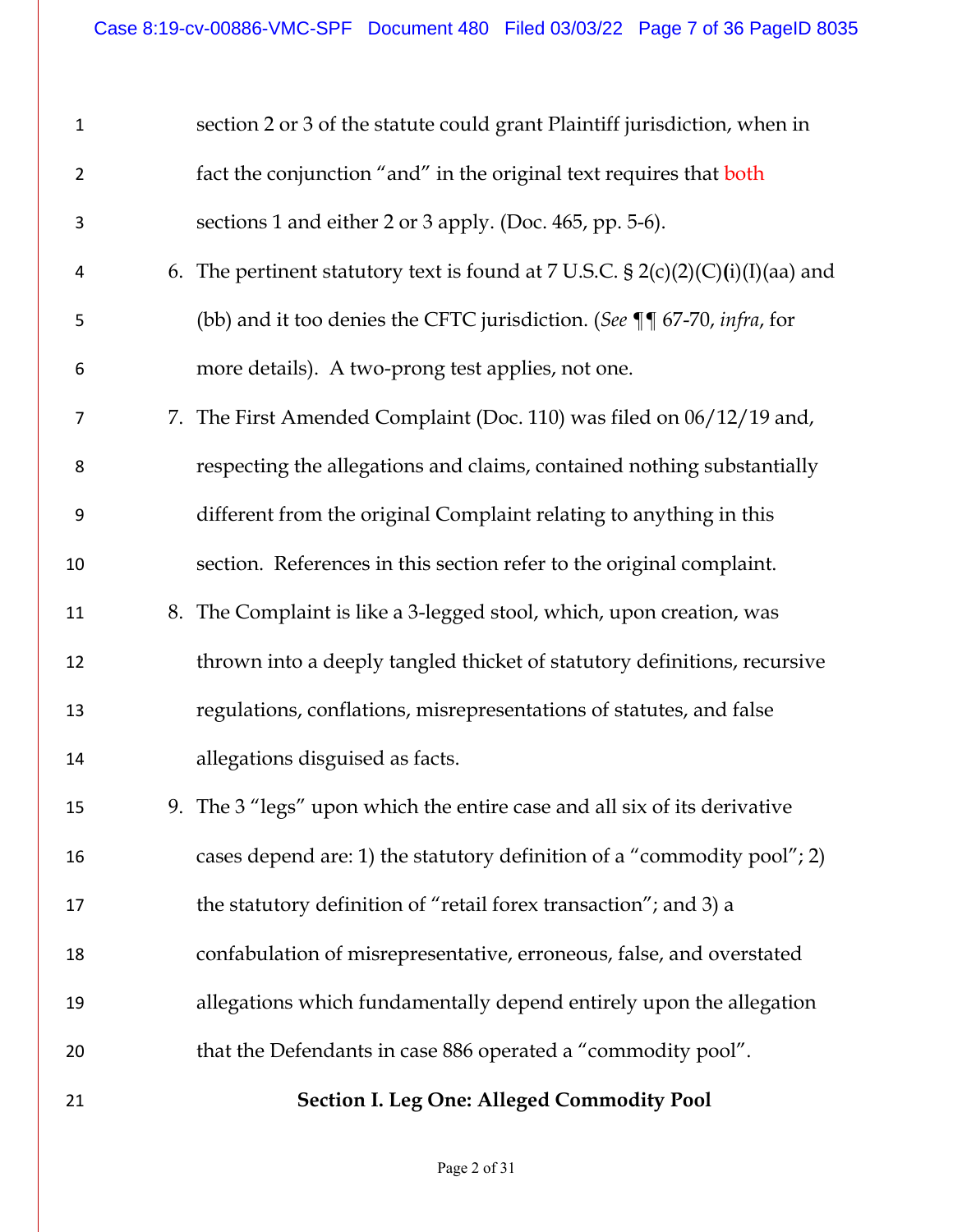| $\mathbf{1}$     | 10. To emphasize the importance of this primary leg of the Complaint,              |
|------------------|------------------------------------------------------------------------------------|
| $\overline{2}$   | references to allegations that Oasis Global FX, Ltd ("OGFXL") and                  |
| 3                | Oasis Global FX, SA ("OGFXS") were "commodity pools" (Doc. 1, p.1)                 |
| 4                | appear 218 times in the singular form, "pool", variously referring to              |
| 5                | "Oasis pool"(2), "pool funds"(63), "pool participants"(110), "pool                 |
| 6                | participant" (19), "pool participant's (1), "commodity pool" (10), "pool           |
| 7                | property"(3), "pool disclosures"(2), "pool disclosure"(1), "forex pool"            |
| 8                | $(1)$ , "pool" $(5)$ , "pool operator" $(1)$ , and another 109 times in the plural |
| $\boldsymbol{9}$ | form, "pools", as "commodity pools"(1), "Oasis pools"(106),                        |
| 10               | "Investment Pools" $(1)$ , and simply "Pools" $(1)$ .                              |
| 11               | 11. Collectively, the conflated references to "pools" - referring either           |
| 12               | directly or indirectly to the core allegation that OGFXL and OGFXS                 |
| 13               | were commodity pools-appear 328 times in the Complaint.                            |
| 14               | 12. A "commodity pool" is defined under 7 U.S.C. § 1a(10)(A) as "any               |
| 15               | investment trust, syndicate, or similar form of enterprise operated for            |
| 16               | the purpose of trading commodity interests." (also See 886 Doc. 465,               |
| 17               | p. 9).                                                                             |
| 18               | 13. The Ejusdem Generis Canon of statutory construction teaches how to             |
| 19               | parse the meaning of a statute constructed like $7$ U.S.C. $$1a(10)(A):$ it        |
| 20               | states: "Where general words follow an enumeration of two or more                  |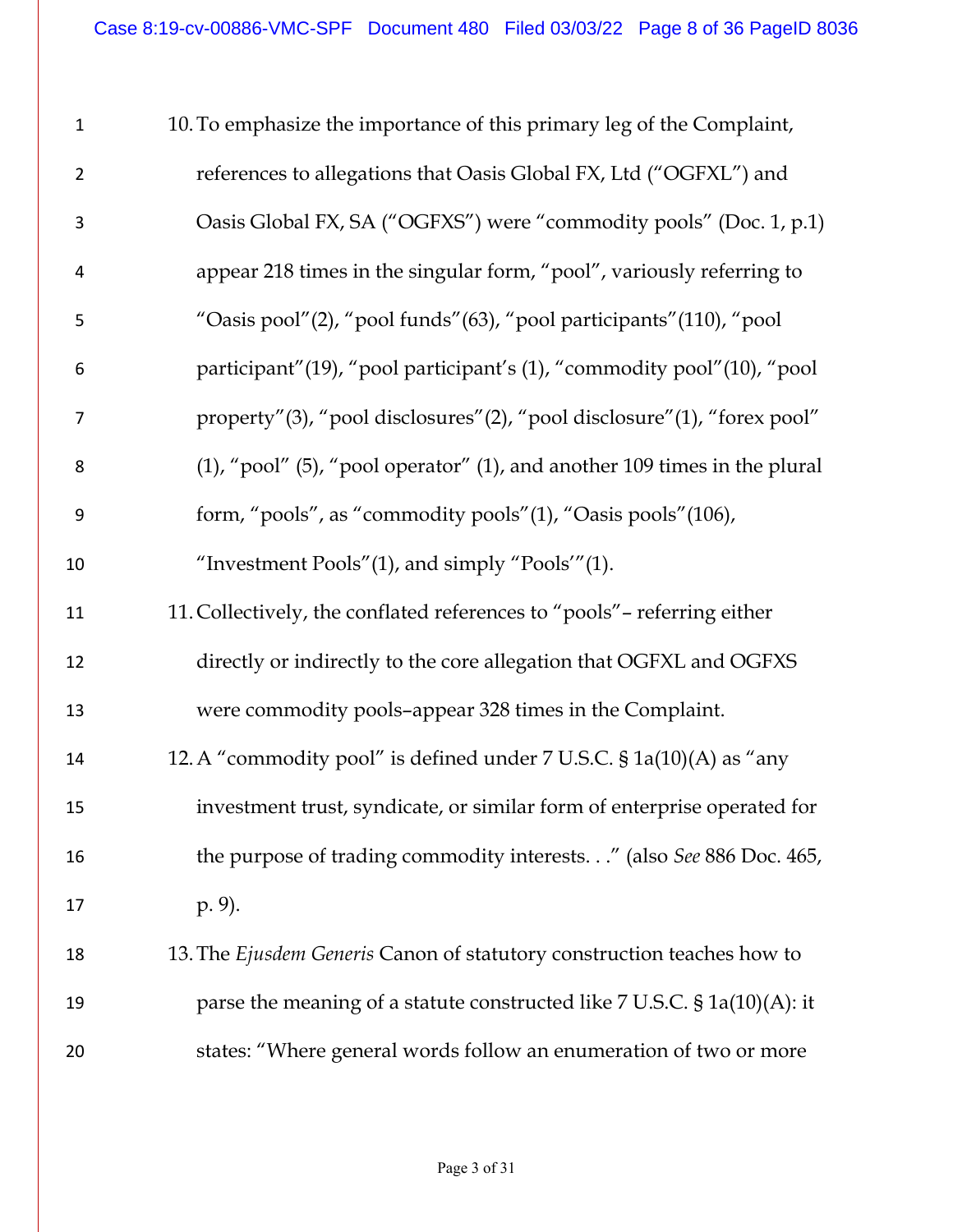| $\mathbf 1$    | things, they apply only to the persons or thing of the same general kind       |
|----------------|--------------------------------------------------------------------------------|
| $\overline{2}$ | of class specifically mentioned (ejusdem generis.)" <sup>1</sup>               |
| 3              | 14. "The ejusdem generis canon applies when a drafter has tacked on a          |
| 4              | catchall phrase at the end of an enumeration of specifics, as in dogs, cats,   |
| 5              | horses, cattle, and other animals. Does the phrase and other animals refer     |
| 6              | to wild animals as well as domesticated ones? The principle of                 |
| 7              | ejusdem generis essentially says just that: It implies the addition of similar |
| 8              | after the word other."2                                                        |
| 9              | 15. Adhering to the ejusdem generis canon in interpreting the statutory        |
| 10             | definition of "commodity pool", one finds two specific references;             |
| 11             | ("any investment trust", and "syndicate"), followed by the general             |
| 12             | reference to "or similar form of enterprise".                                  |
| 13             | 16. "Investment Trust" is defined by a redirected reference in Black's Law     |
| 14             | Dictionary <sup>3</sup> to "Investment Company" as: "A company formed to       |
| 15             | acquire and manage a portfolio of diverse assets by investing money            |
| 16             | collected from different sources. • The Investment Company Act of              |
| 17             | 1940 defines the term as an issuer of securities that (1) is, holds itself out |
| 18             | to be, or proposes to be engaged primarily in the business of investing,       |

<u>.</u>

 Antonin Scalia & Bryan Garner, *32. Ejusdem Generis Canon* in Reading Law: Interpretation of Legal Texts, 199 (2012)

<sup>&</sup>lt;sup>2</sup> Antonin Scalia & Bryan Garner, Reading Law: Interpretation of Legal Texts, 199 (2012)

Black's Law Dictionary, 7th Ed., 275 (1999)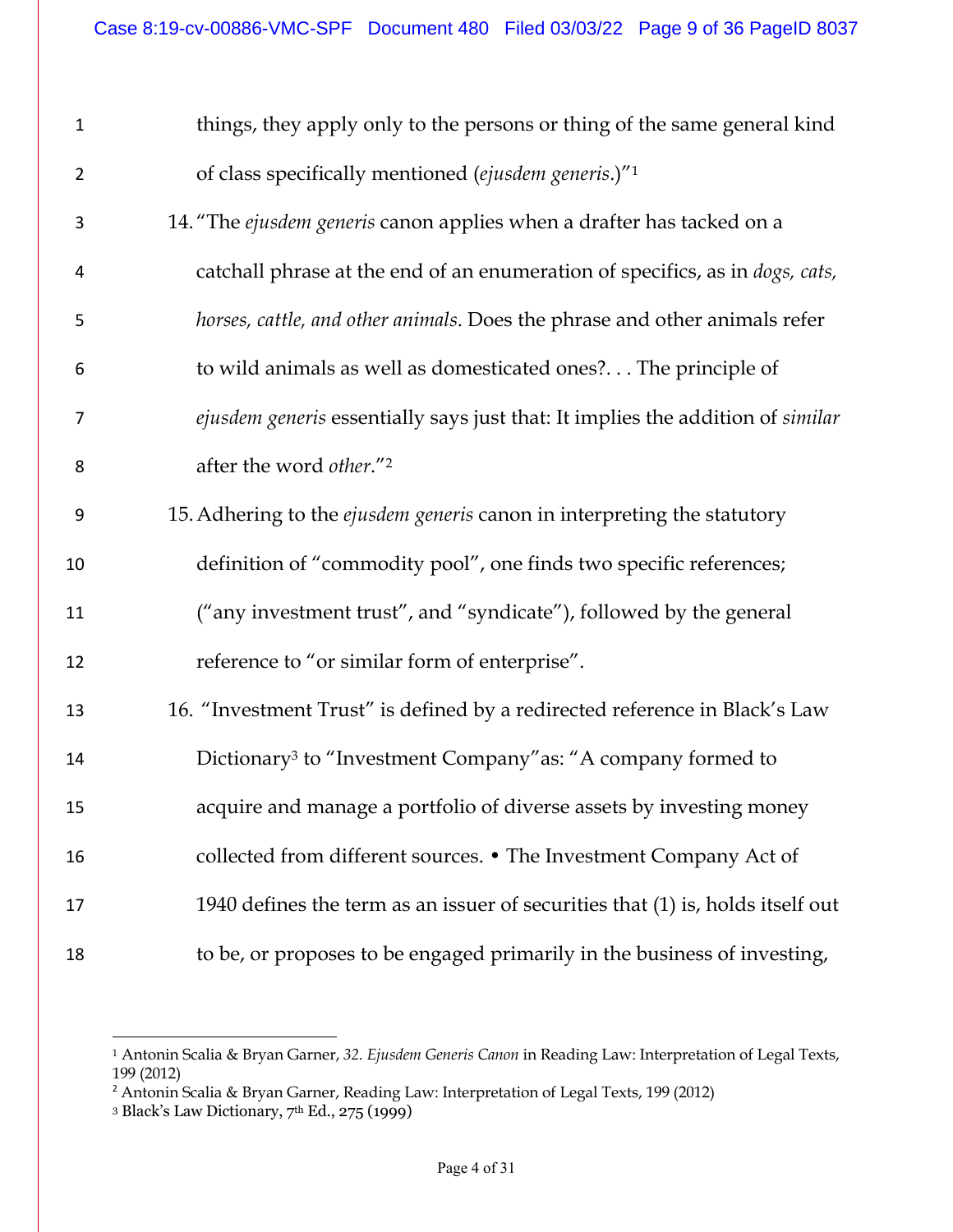| $\mathbf{1}$     | reinvesting, or trading in securities; (2) is engaged or proposes to          |
|------------------|-------------------------------------------------------------------------------|
| $\overline{2}$   | engage in the business of issuing face-amount certificates of the             |
| 3                | installment type, or has been engaged in this business and has such a         |
| 4                | certificate outstanding; or (3) is engaged or proposes to engage in the       |
| 5                | business of investing, reinvesting, owning, holding, or trading in            |
| 6                | securities, and owns or proposes to acquire investment securities             |
| $\overline{7}$   | having a value exceeding 40% of the value of the issuer's total assets        |
| 8                | (exclusive of government securities and cash items) on an                     |
| $\boldsymbol{9}$ | unconsolidated basis. 15 USCA § 80a-2(a)(16). - Also termed <i>investment</i> |
| 10               | trust."                                                                       |
| 11               | 17. "Syndicate" is defined as "A group organized for a common purpose;        |
| 12               | esp., an association formed to promote a common interest, carry out a         |
| 13               | particular business transaction, or (in a negative sense) organize            |
| 14               | criminal enterprises."4                                                       |
| 15               | 18. The Canon requires that we identify the common element(s) of the two      |
| 16               | specifics given in the statutory definition of a "commodity pool", which      |
| 17               | create the necessary similarity for the class of things so defined.           |
| 18               | 19. Neither OGFXL nor OGFXS qualified as an Investment Trust defined          |
| 19               | by the Investment Company Act of 1940 because neither of them either          |

Black's Law Dictionary, 7th Ed., 1463 (1999)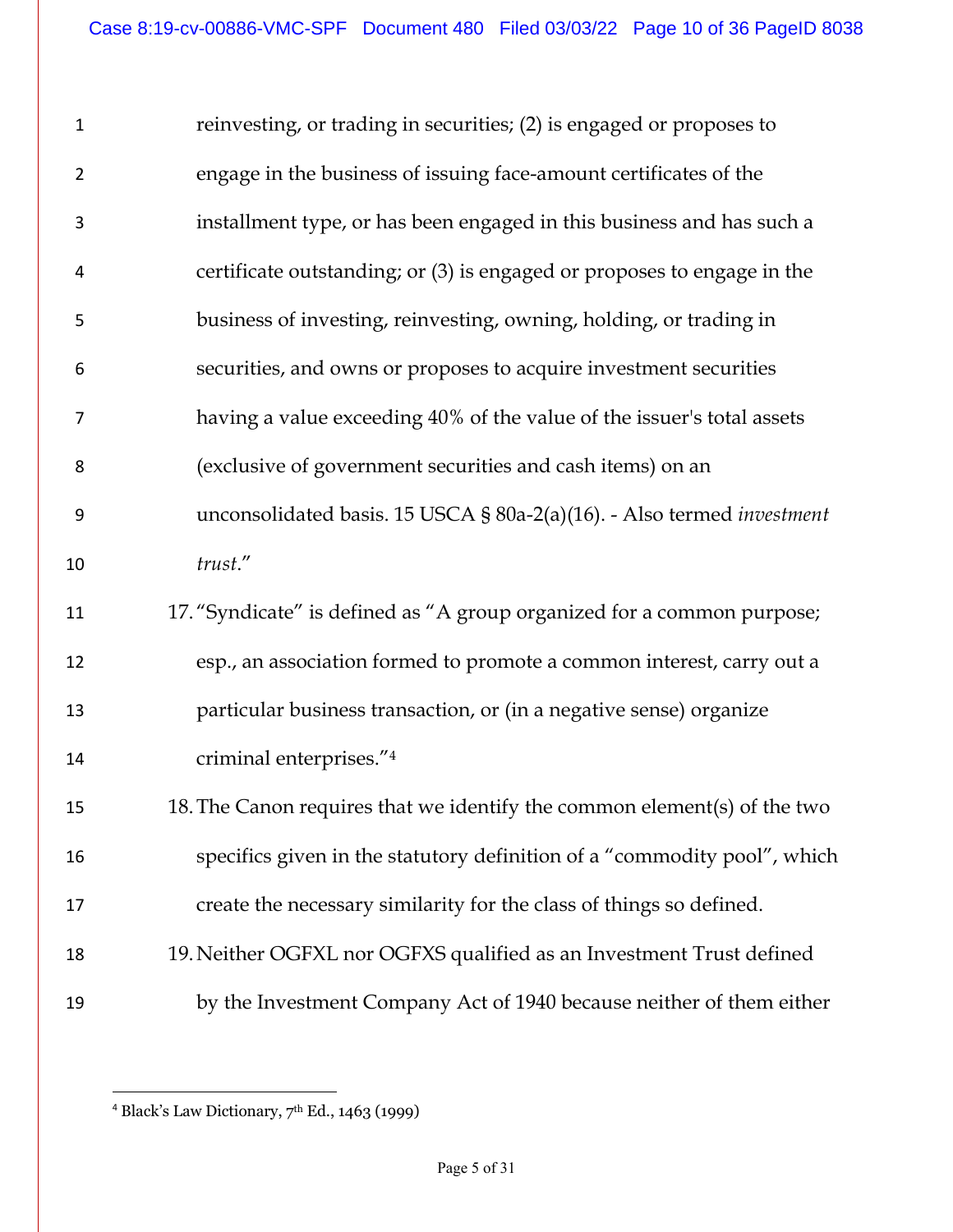| $\mathbf 1$    | proposed to or engaged in security transactions. Therefore, they must       |
|----------------|-----------------------------------------------------------------------------|
| $\overline{2}$ | each be "A company formed to acquire and manage a portfolio of              |
| 3              | diverse assets by investing money collected from different sources."        |
| 4              | and they must each separately share characteristics of a syndicate.         |
| 5              | 20. As a syndicate in any way similar to an investment trust, OGFXL and     |
| 6              | OGFXS must each be separately definable as a "group" or "association"       |
| 7              | formed to promote a particular business transaction, being restricted in    |
| 8              | nature to the purposes of an investment trust.                              |
| 9              | 21. Neither OGFXL nor OGFXS was a group or association and neither of       |
| 10             | them served as investment trusts, ergo, they were not a "similar form of    |
| 11             | enterprise operated for the purpose of trading commodity interests."        |
| 12             | 22. Neither OGFXL nor OGFXL was a commodity pool pursuant to the            |
| 13             | statutory definition.                                                       |
| 14             | 23. Forex, an abbreviation for "foreign currency exchange", is an interbank |
| 15             | currency market.                                                            |
| 16             | 24. Access to the Forex market can be provided by two types of legal        |
| 17             | organizations: Forex dealer and Forex broker. They are similar but have     |
| 18             | different capabilities.                                                     |
| 19             | 25. A Forex dealer is a company that offers intermediary services to search |
| 20             | counterparts for its clients on the Forex market. Deals are formed on       |
| 21             | behalf of the company and at its expense through the establishment of       |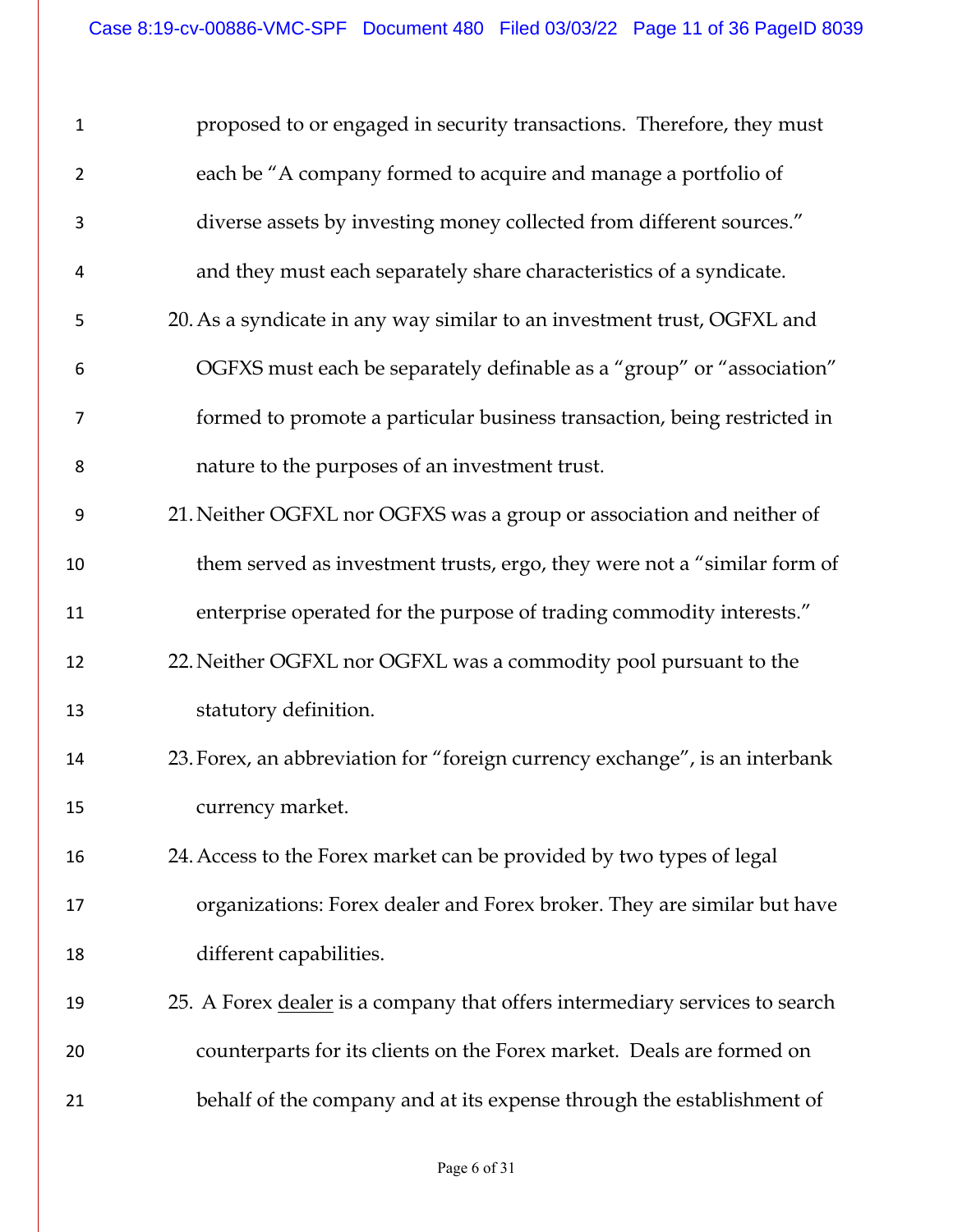| $\mathbf{1}$   | financial obligations in the agreements between clients and the dealing      |
|----------------|------------------------------------------------------------------------------|
| $\overline{2}$ | company. As payment for the work, the dealer takes fees which its sets       |
| 3              | up on its own in the form of spreads (the difference between bid and         |
| 4              | ask) from the currency price.                                                |
| 5              | 26. A Forex dealer can form a clients' quotations base (set spreads) and     |
| 6              | mate client trades among themselves. It can act as a counterparty            |
| 7              | without putting the money into the inter-bank market.                        |
| 8              | 27. By contrast, a broker offers only intermediate functions on entering the |
| 9              | Forex market and cannot set spreads or match counterparties.                 |
| 10             | 28. OGFXL and OGFXS were separately licensed and functioned as forex         |
| 11             | dealers. They set the spread price for trades executed exclusively by        |
| 12             | and for either Oasis Management, LLC ("OM") or Oasis International           |
| 13             | Group LLC ("OIG") through them. There were no "open market", i.e.            |
| 14             | retail, forex transactions executed through either OGFXL or OGFXS.           |
| 15             | 29. OGFXL was licensed by the central bank of New Zealand and OGFXS          |
| 16             | was licensed by International Financial Services Commission (IFSC) in        |
| 17             | Belize as foreign currency exchange ("forex") dealers.                       |
| 18             | 30. OGFXL was a Limited Liability Corporation (LLC) formed under the         |
| 19             | laws of New Zealand (a common law country), registered there on 12           |
| 20             | May 2012, and Deregistered 30 June 2015.                                     |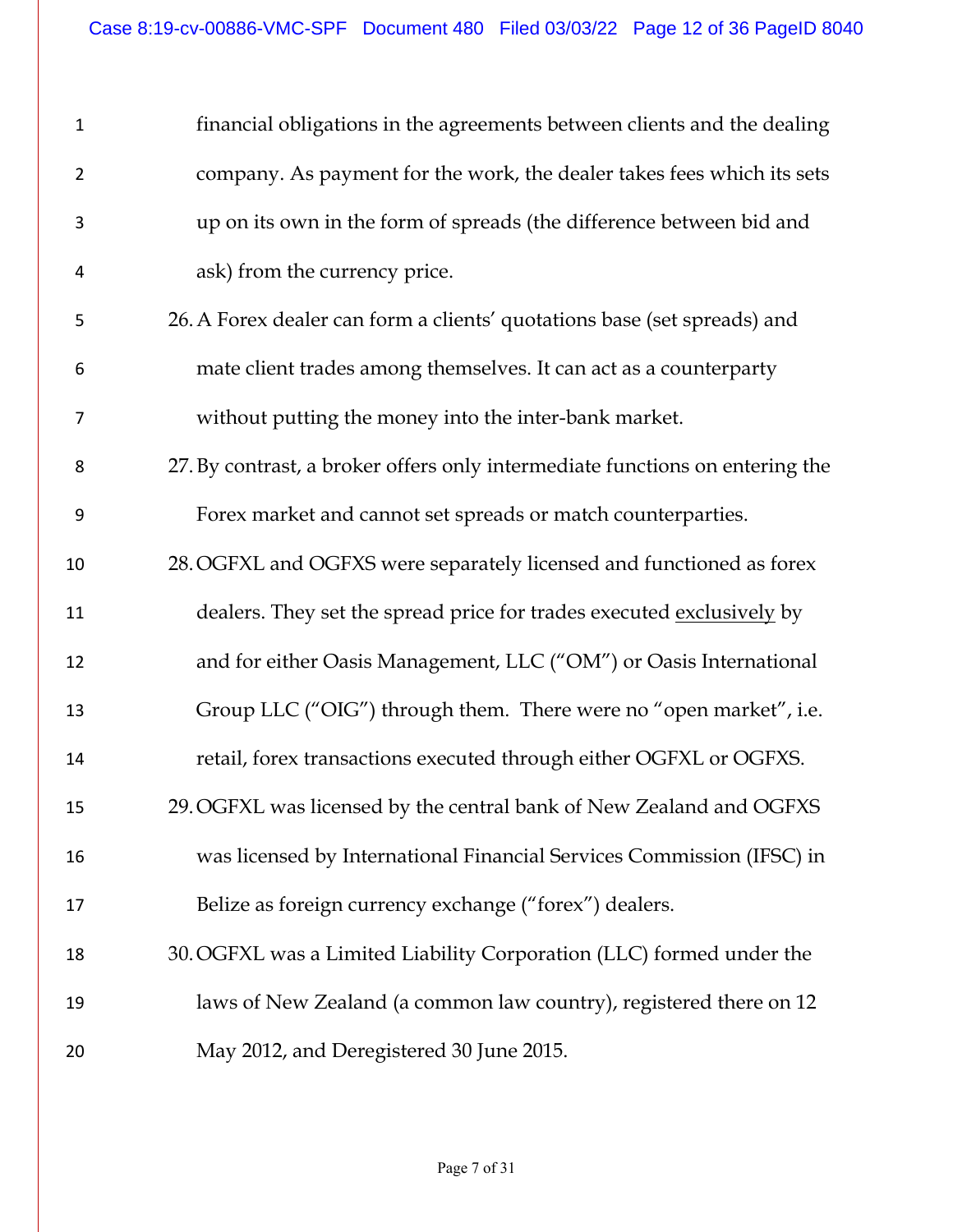| $\mathbf{1}$   | 31. OGFXS, or Oasis Global FX, S.A., was licensed in Belize and its sole      |
|----------------|-------------------------------------------------------------------------------|
| $\overline{2}$ | customer, OIG, was chartered in the Cayman Islands. Transactions              |
| 3              | between the two parties are not regulated by the laws of the United           |
| 4              | States nor governed by their regulatory agencies.                             |
| 5              | 32. "S.A." designates a type of corporation in countries that employ civil    |
| 6              | law and is roughly equivalent to public limited liability company in          |
| 7              | common law jurisdictions like that of the United States of America and        |
| 8              | New Zealand.                                                                  |
| 9              | 33. OIG's funds were obtained by lawful, unsecured loans that residents       |
| 10             | and citizens of the United States are free to make without hindrance or       |
| 11             | obstruction of their liberty of contract.                                     |
| 12             | 34. Registrations for companies like OGFXL and OGFXS are usually              |
| 13             | reviewed for compliance updates each year by the licensing                    |
| 14             | commission in the country of their origin.                                    |
| 15             | 35. As is the case everywhere, in the event of a dispute arising over a trade |
| 16             | executed via OGFXL or OGFXS, jurisdiction for trial is under the              |
| 17             | country in which the dealer was licensed.                                     |
| 18             | 36. No dispute was ever filed against either company and neither of them      |
| 19             | was, nor required to be, licensed in the United States.                       |
| 20             | 37. Both OGFXL and OGFXS were limited liability corporations licensed to      |
| 21             | operate as dealers in the Foreign Exchange Currency ("forex') markets.        |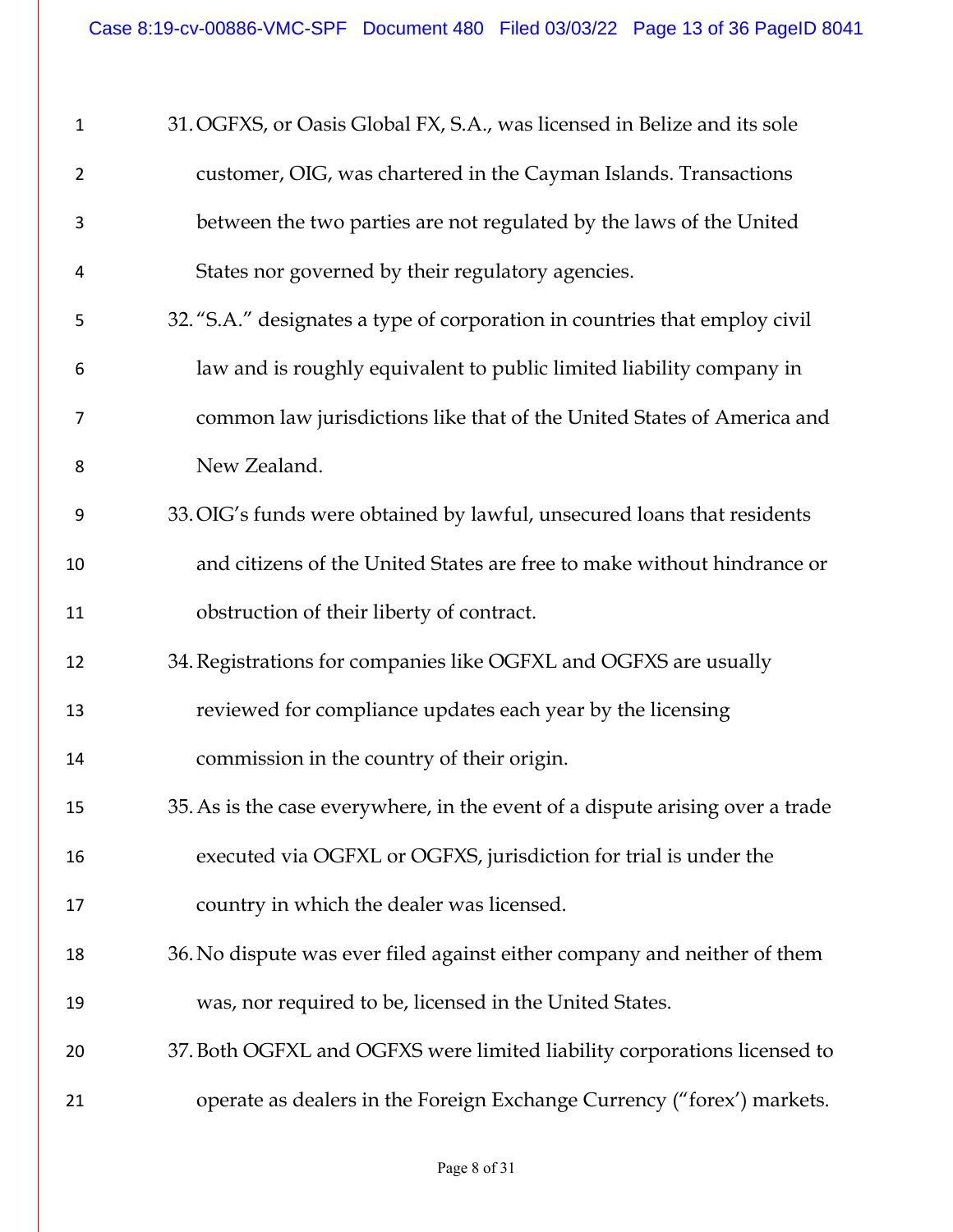| $\mathbf{1}$   | 38. Neither OGFXL nor OGFXS was a group or association and neither       |
|----------------|--------------------------------------------------------------------------|
| $\overline{2}$ | may be characterized as an investment trust, syndicate, or similar       |
| 3              | organization.                                                            |
| 4              | 39. Neither OGFXL nor OGFXS conform to the statutory definition of a     |
| 5              | commodity pool found at 7 U.S.C. § 1a(10)(A).                            |
| 6              | 40. Neither OGFXL nor OGFXS was a commodity pool.                        |
| $\overline{7}$ | 41. Absent the existence of OGFXL and/or OGFXS as commodity pool,        |
| 8              | there was no "Oasis pool", "pool fund", "pool participant", "pool        |
| 9              | property", "pool disclosure", "forex pool", "pool", "pool operator",     |
| 10             | "Investment Pool".                                                       |
| 11             | 42. Absent the existence of a commodity pool there cannot be a commodity |
| 12             | pool operator (CPO) or associated person (AP) as statutorily defined in  |
| 13             | Title 7, nor may there exist "commodity pool participants" or "pool      |
| 14             | funds".                                                                  |
| 15             | 43. Absent the existence of OGFXL and/or OGFXS as commodity pool, the    |
| 16             | Complaint collapses of its own weight like a circus tent whose central   |
| 17             | tentpole has been pulled down.                                           |
| 18             | 44. Again, neither OGFXL nor OGFXS were commodity pools any more         |
| 19             | than a bank that transacts exchanges between deposits and loans and      |
| 20             | charges service fees in the form of interest is a commodity pool.        |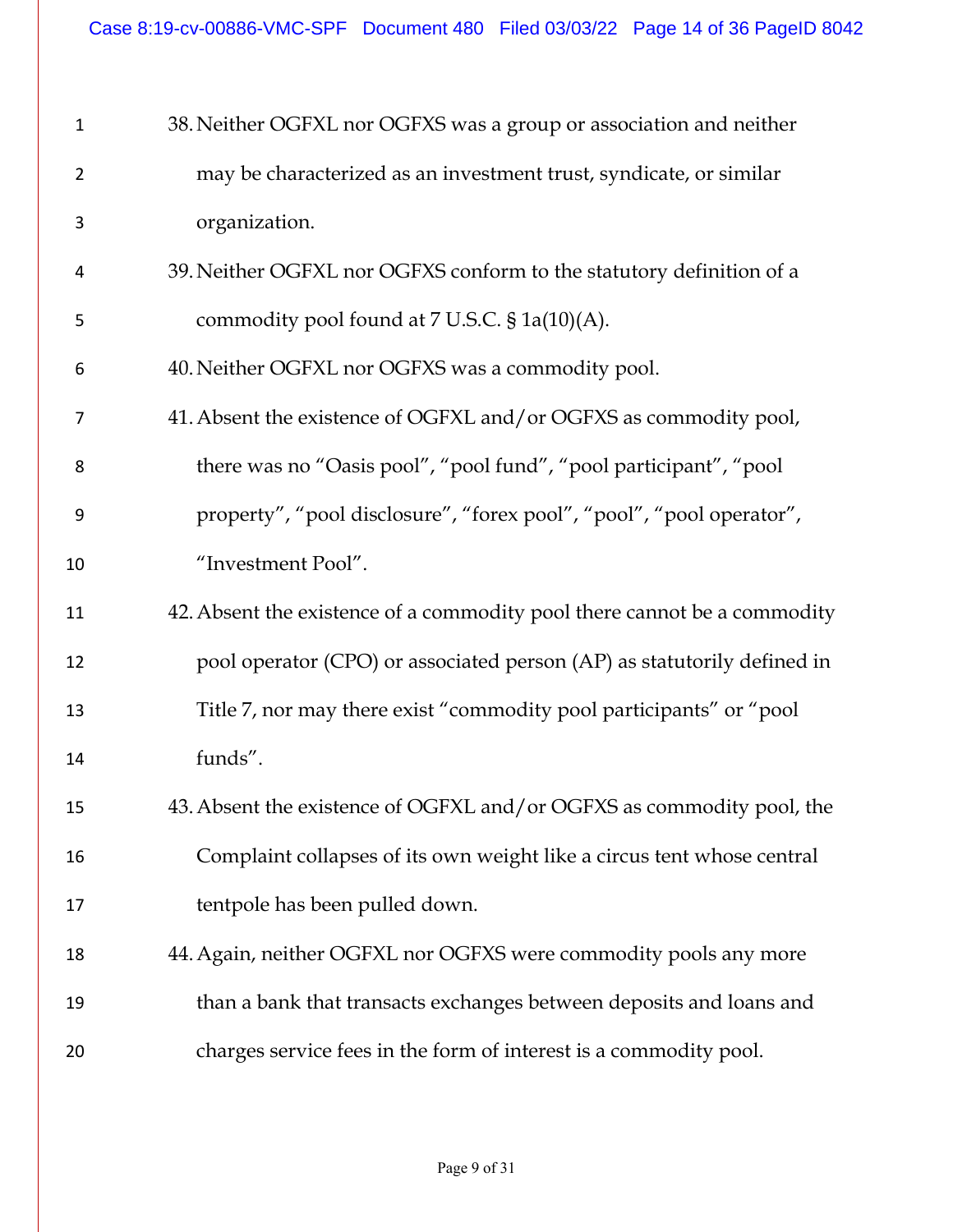| $\mathbf{1}$   | 45. As neither OGFXL nor OGFXS were commodity pools, the CFTC had                |
|----------------|----------------------------------------------------------------------------------|
| $\overline{2}$ | no basis for its Complaint, nor jurisdiction over either of them.                |
| 3              | Section I(A): Memorandum of Law                                                  |
| 4              | 46. Kennedy v. Floridian Hotel, Inc., states the conditions necessary for a case |
| 5              | or controversy to arise in a Federal court:                                      |
| 6              | Under Article III of the Constitution, our jurisdiction is limited               |
| 7              | to "cases" and "controversies." U.S. Const. art. III, § 2;                       |
| 8              | Christian Coal. of Fla., Inc. v. United States, 662 F.3d 1182, 1189              |
| 9              | (11th Cir. 2011). The standing doctrine "stems directly from                     |
| 10             | Article III's 'case or controversy' requirement" and                             |
| 11             | "implicates our subject matter jurisdiction." Bochese v. Town of                 |
| 12             | <i>Ponce Inlet, 405 F.3d 964, 974 (11th Cir. 2005) (quotation marks</i>          |
| 13             | omitted).                                                                        |
| 14             |                                                                                  |
| 15             | To establish standing under Article III, a plaintiff must                        |
| 16             | demonstrate: (1) an injury-in-fact; (2) a causal connection                      |
| 17             | between the asserted injury-in-fact and the defendant's                          |
| 18             | actions; and (3) that "the injury will be redressed by a                         |
| 19             | favorable decision." Shotz v. Cates, 256 F.3d 1077, 1081 (11th                   |
| 20             | Cir. 2001) (quoting Lujan v. Defs. of Wildlife, 504 U.S. 555, 561,               |
| 21             | 112 S. Ct. 2130, 2136, 119 L.Ed.2d 351 (1992)). An injury-in-fact                |
| 22             | is the "invasion of a legally protected interest which is (a)                    |
| 23             | concrete and particularized; and (b) actual or imminent, not                     |
| 24             | conjectural or hypothetical." Lujan, 504 U.S. at 560, 112 S. Ct.                 |
| 25             | at 2136 (quotation marks and citations omitted).                                 |
| 26             |                                                                                  |
| 27             | Plaintiffs who seek injunctive relief must make an additional                    |
| 28             | showing to demonstrate standing. Houston, 733 F.3d at 1328                       |
| 29             | ("The 'injury-in-fact' demanded by Article III requires an                       |
| 30             | additional showing when injunctive relief is sought.").                          |
| 31             | "Because injunctions regulate future conduct, a party has                        |
| 32             | standing to seek injunctive relief only if the party shows 'a                    |
| 33             | real and immediate - as opposed to a merely conjectural or                       |
| 34             | hypothetical – threat of future injury.' "Id. at 1329 (quoting                   |
| 35             | Shotz, 256 F.3d at 1081). When a plaintiff seeks an injunction,                  |
| 36             | she must demonstrate that a future injury is imminent - that                     |
|                |                                                                                  |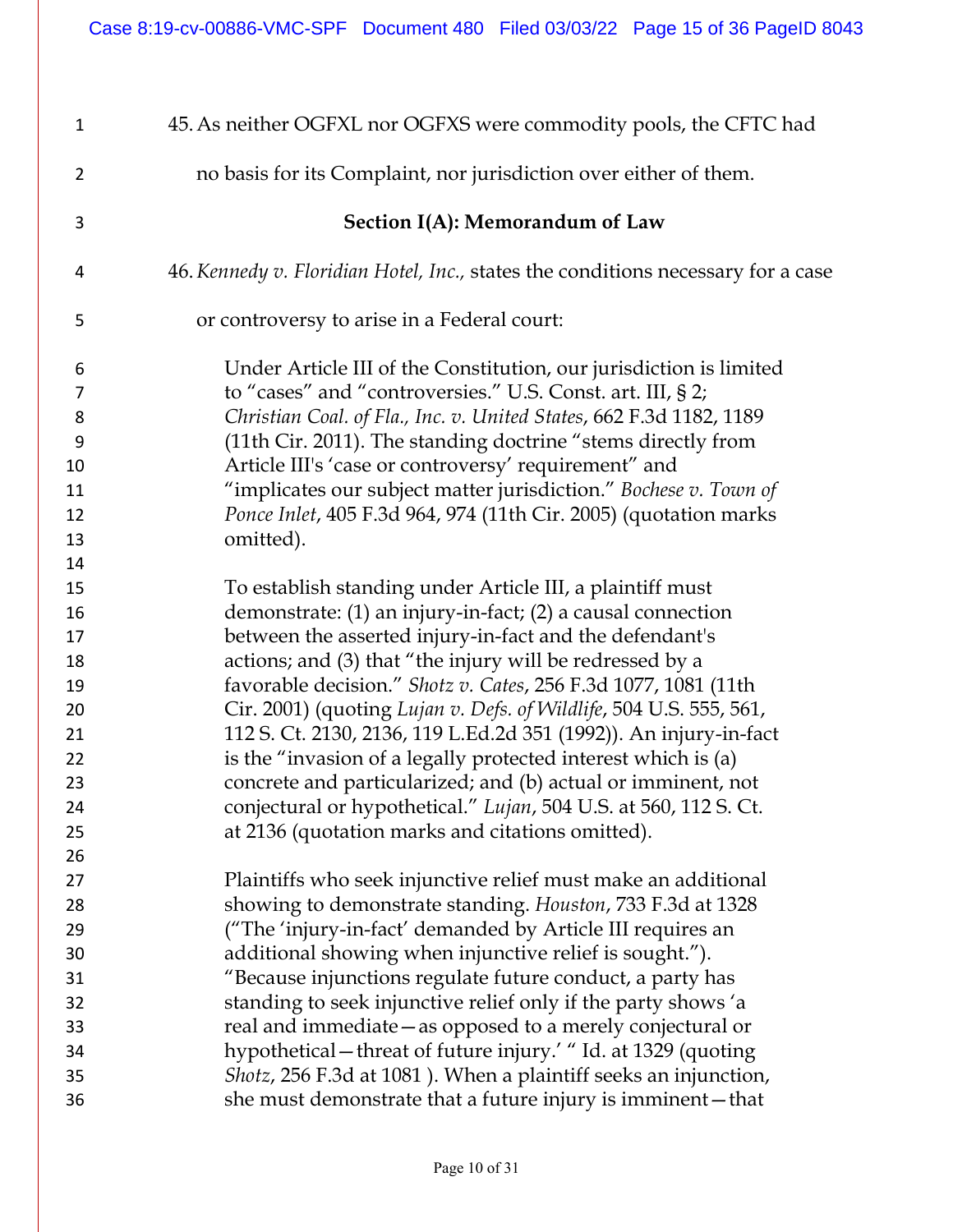| $\mathbf{1}$<br>$\overline{2}$<br>3<br>4<br>5<br>6<br>7<br>8<br>9 | there is "a sufficient likelihood that he [or she] will be affected<br>by the allegedly unlawful conduct in the future." Koziara v.<br>City of Casselberry, 392 F.3d 1302, 1305 (11th Cir. 2004)<br>(quotation marks omitted).<br>Kennedy v. Floridian Hotel, Inc., 998 F.3d 1221, 1229-30 (11th Cir.<br>2021)<br>47. Further, Defendant Michael DaCorta moved this Court to Dismiss the |
|-------------------------------------------------------------------|------------------------------------------------------------------------------------------------------------------------------------------------------------------------------------------------------------------------------------------------------------------------------------------------------------------------------------------------------------------------------------------|
| 10                                                                | instant case pursuant to Rule $12(b)(1)$ for lack of subject-matter                                                                                                                                                                                                                                                                                                                      |
| 11                                                                | jurisdiction. (Doc. 454).                                                                                                                                                                                                                                                                                                                                                                |
| 12                                                                | 48. In its Response (Doc. 465) to the DaCorta's Motion to Dismiss, the                                                                                                                                                                                                                                                                                                                   |
| 13                                                                | CFTC cites the presumed sufficiency of its allegations to defeat the                                                                                                                                                                                                                                                                                                                     |
| 14                                                                | Motion on facial grounds while simultaneously misrepresenting the                                                                                                                                                                                                                                                                                                                        |
| 15                                                                | actual text of the statute that was allegedly violated by the                                                                                                                                                                                                                                                                                                                            |
| 16                                                                | Defendant(s).                                                                                                                                                                                                                                                                                                                                                                            |
| 17                                                                | 49. This misrepresentation of the statutory text may have served to deflect                                                                                                                                                                                                                                                                                                              |
| 18                                                                | this Court from a proper review of the Motion on <b>factual</b> grounds.                                                                                                                                                                                                                                                                                                                 |
| 19                                                                | 50. The CFTC's allegations being wholly insufficient to support the alleged                                                                                                                                                                                                                                                                                                              |
| 20                                                                | statutory violations, the Court may properly review the Motion to                                                                                                                                                                                                                                                                                                                        |
| 21                                                                | Dismiss as a "factual attack", irrespective of the pleadings.                                                                                                                                                                                                                                                                                                                            |
| 22                                                                | 51. Kennedy v. Floridian Hotel, Inc. states:                                                                                                                                                                                                                                                                                                                                             |
| 23<br>24<br>25<br>26<br>27                                        | Attacks on subject matter jurisdiction, which are governed by<br>Rule 12(b)(1), come in two forms: facial or factual attack.<br>Lawrence v. Dunbar, 919 F.2d 1525, 1528-29 (11th Cir. 1990). A<br>"facial attack" challenges whether a plaintiff "has sufficiently<br>alleged a basis of subject matter jurisdiction, and the                                                            |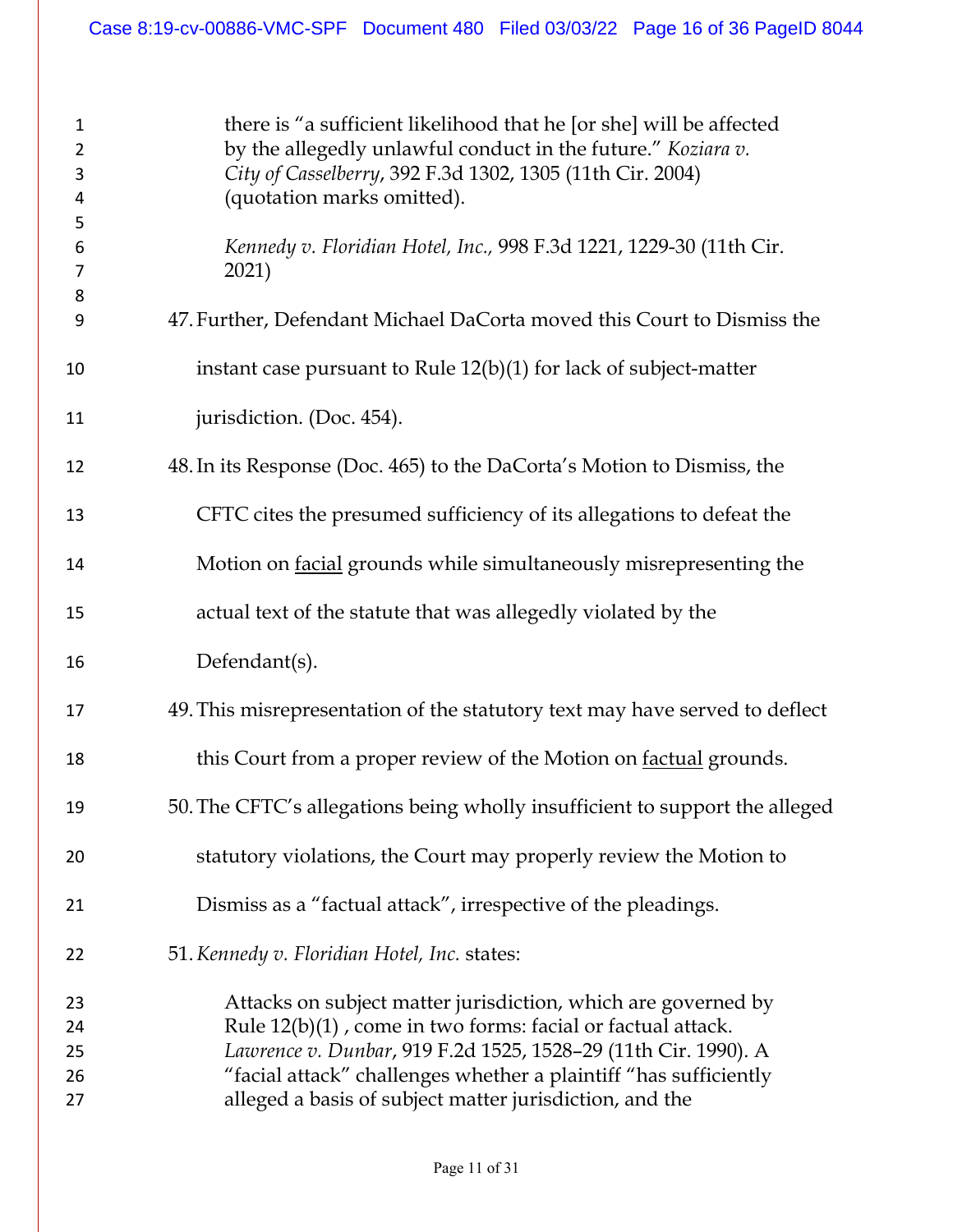| $\mathbf{1}$<br>$\overline{2}$<br>3<br>$\overline{4}$<br>5<br>6<br>7<br>8<br>9<br>10<br>11 | allegations in his complaint are taken as true for the purposes<br>of the motion." Id. at 1529 (quotation marks omitted). A<br>"factual attack," in contrast, challenges the existence of subject<br>matter jurisdiction irrespective of the pleadings, and extrinsic<br>evidence may be considered. Id. A district court evaluating a<br>factual attack on subject matter jurisdiction "may proceed as it<br>never could" at summary judgment and "is free to weigh the<br>evidence and satisfy itself as to the existence of its power to<br>hear the case." Id. (quotation marks omitted).<br>Kennedy v. Floridian Hotel, Inc., 998 F.3d 1221, 1230 (11th Cir. 2021) |
|--------------------------------------------------------------------------------------------|-------------------------------------------------------------------------------------------------------------------------------------------------------------------------------------------------------------------------------------------------------------------------------------------------------------------------------------------------------------------------------------------------------------------------------------------------------------------------------------------------------------------------------------------------------------------------------------------------------------------------------------------------------------------------|
| 12                                                                                         |                                                                                                                                                                                                                                                                                                                                                                                                                                                                                                                                                                                                                                                                         |
| 13                                                                                         | II. Leg Two: No Jurisdiction & Falsely Alleged Retail Forex Transactions                                                                                                                                                                                                                                                                                                                                                                                                                                                                                                                                                                                                |
| 14                                                                                         | 52. Subparagraphs of 7 U.S.C. $\S$ 2(c)(2) define the CFTC's potentially                                                                                                                                                                                                                                                                                                                                                                                                                                                                                                                                                                                                |
| 15                                                                                         | pertinent or otherwise claimed jurisdiction over OM, OIG, OGFXL and                                                                                                                                                                                                                                                                                                                                                                                                                                                                                                                                                                                                     |
| 16                                                                                         | OGFXS under the following subsections of $\S 2(c)(2)$ :                                                                                                                                                                                                                                                                                                                                                                                                                                                                                                                                                                                                                 |
| 17                                                                                         | a. (A) Agreements, contracts, and transactions traded on an                                                                                                                                                                                                                                                                                                                                                                                                                                                                                                                                                                                                             |
| 18                                                                                         | organized exchange.                                                                                                                                                                                                                                                                                                                                                                                                                                                                                                                                                                                                                                                     |
| 19                                                                                         | (B) Agreements, contracts, and transactions in retail foreign<br>$\mathbf{b}$ .                                                                                                                                                                                                                                                                                                                                                                                                                                                                                                                                                                                         |
| 20                                                                                         | currency.                                                                                                                                                                                                                                                                                                                                                                                                                                                                                                                                                                                                                                                               |
| 21                                                                                         | c. $(C)$ (no title – applies to any qualified "agreement, contract, or                                                                                                                                                                                                                                                                                                                                                                                                                                                                                                                                                                                                  |
| 22                                                                                         | transaction in foreign currency)                                                                                                                                                                                                                                                                                                                                                                                                                                                                                                                                                                                                                                        |
| 23                                                                                         | d. (D) Retail commodity transactions                                                                                                                                                                                                                                                                                                                                                                                                                                                                                                                                                                                                                                    |
| 24                                                                                         | 53. As with "commodity pool" and all of the conflations, regulations, and                                                                                                                                                                                                                                                                                                                                                                                                                                                                                                                                                                                               |
| 25                                                                                         | derivative references used by the CFTC, the allegation that Defendants                                                                                                                                                                                                                                                                                                                                                                                                                                                                                                                                                                                                  |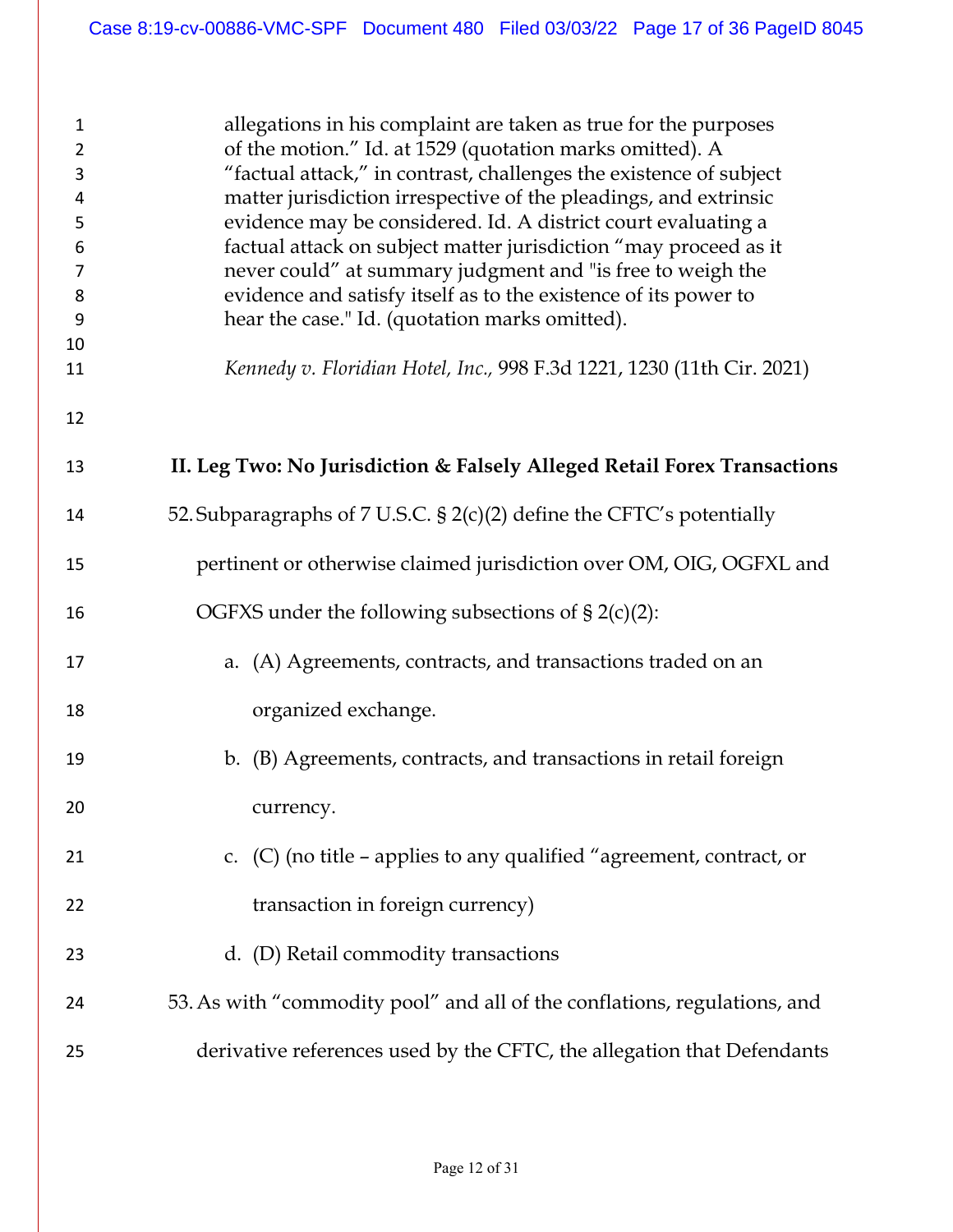| $\mathbf{1}$   | conducted "retail forex" appears in 27 iterations scattered throughout        |
|----------------|-------------------------------------------------------------------------------|
| $\overline{2}$ | the Complaint, but ultimately each refers to "retail forex transactions".     |
| 3              | 54. "Retail forex" is not statutorily defined.                                |
| 4              | 55. "Retail forex transactions" (cited 11 times in the Complaint) are defined |
| 5              | at 17 C.F.R. $\S$ 5.1(h)(m) as "any account, agreement, contract or           |
| 6              | transaction described in section $2(c)(2)(B)$ or $2(c)(2)(C)$ of the Act."    |
| 7              | 56. Forex trades were executed through OGFXL or OGFXS exclusively for         |
| 8              | the benefit of Oasis Management (OM) or Oasis International Group             |
| 9              | (OIG) and no other party.                                                     |
| 10             | 57. OM and OIG were eligible contract participants ("ECP's") as defined in    |
| 11             | 7 U.S.C. § 1a(18)(A)(v)(III)((aa)-(bb): "The term "eligible contract"         |
| 12             | participant" (A) acting for its own account $-(v)$ a corporation,             |
| 13             | partnership, proprietorship, organization, trust, or other entity - (III)     |
| 14             | that $-(aa)$ has a net worth exceeding \$1,000,000; and (bb) enters into an   |
| 15             | agreement, contract, or transaction in connection with the conduct of         |
| 16             | the entity's business or to manage the risk associated with an asset or       |
| 17             | liability owned or incurred or reasonably likely to be owned or               |
| 18             | incurred by the entity in the conduct of the entity's business.               |
| 19             | 58. As required, OM and OIG ("the Companies") had a net worth                 |
| 20             | exceeding \$1,000,000 and entered into forex contracts for the express        |
| 21             | purpose of managing "the risk associated with an asset or liability           |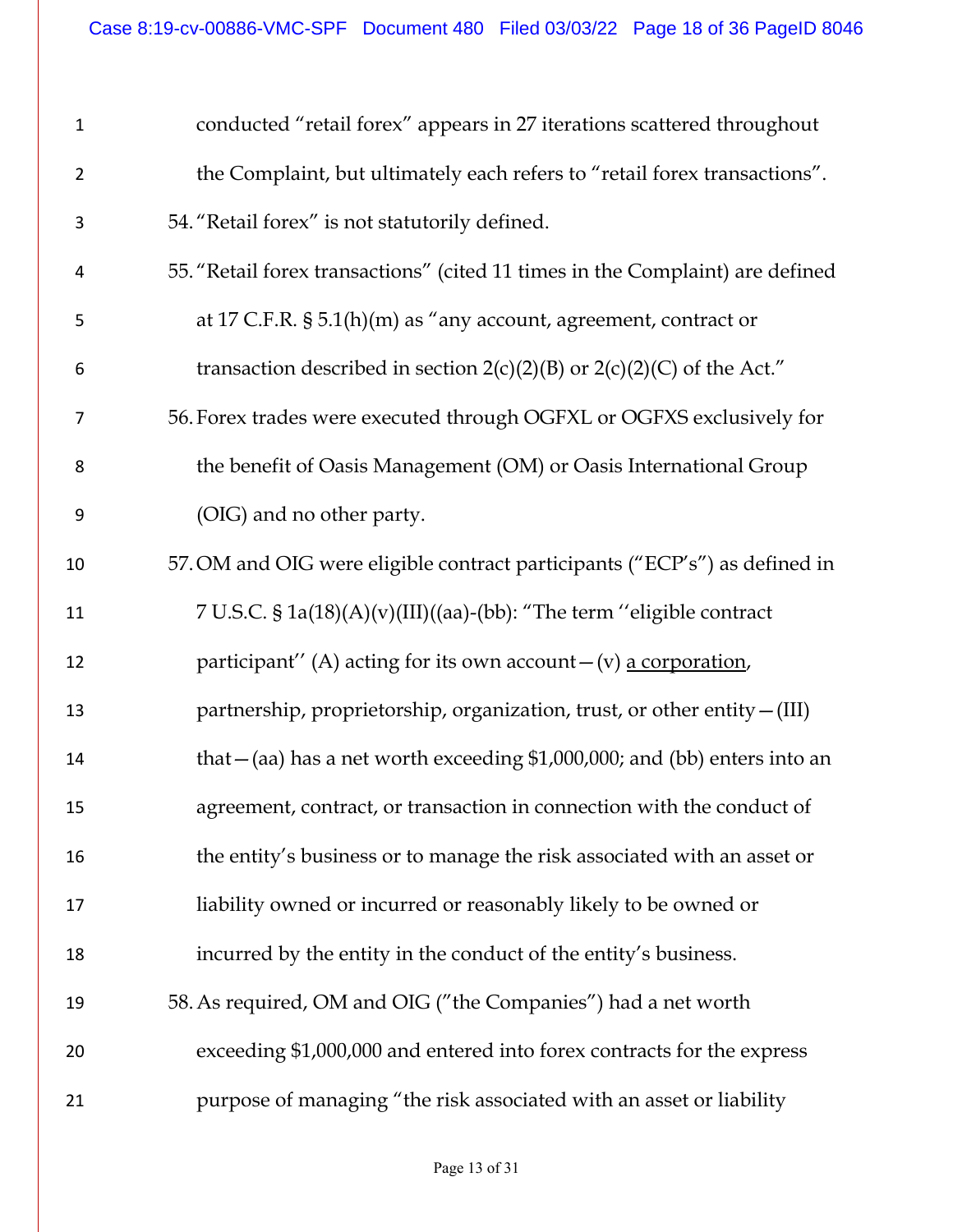| $\mathbf 1$    | owned or incurred or reasonably likely to be owned or incurred by the      |
|----------------|----------------------------------------------------------------------------|
| $\overline{2}$ | entity [OM or OIG] in the conduct of the entity's business."               |
| 3              | 59. It was precisely in order to manage the longer-term risks associated   |
| 4              | with the Companies' diverse investments, which, at the time of their       |
| 5              | disruption by government seizures included investments in precious         |
| 6              | metals, a significant silver position in the forex market (where silver is |
| 7              | traded as a currency), residential and commercial real estate holdings,    |
| 8              | income-producing rental units, established businesses like Roar of the     |
| 9              | Lion with pre-sold inventory, and a controlling interest in other          |
| 10             | businesses that OIG was preparing to develop that the Companies            |
| 11             | managed their forex trading activities on a daily basis.                   |
| 12             | 60. As mentioned before, the Companies were both limited liability         |
| 13             | corporations.                                                              |
| 14             | 61. Forex trades for OM and OIG were executed exclusively for the          |
| 15             | respective company's own corporate account as an Eligible Contract         |
| 16             | Participant ("ECP"), Per 7 U.S.C. 2(c)(2)(B)(i)(II).                       |
| 17             | 62. Since all forex transactions were executed by Eligible Contract        |
| 18             | Participants, no transaction described under 7 U.S.C. $\S 2(c)(2)(B)$ or   |
| 19             | 2(c)(2)(C) applies to OM, OIG, OGFXL, or OGFXS.                            |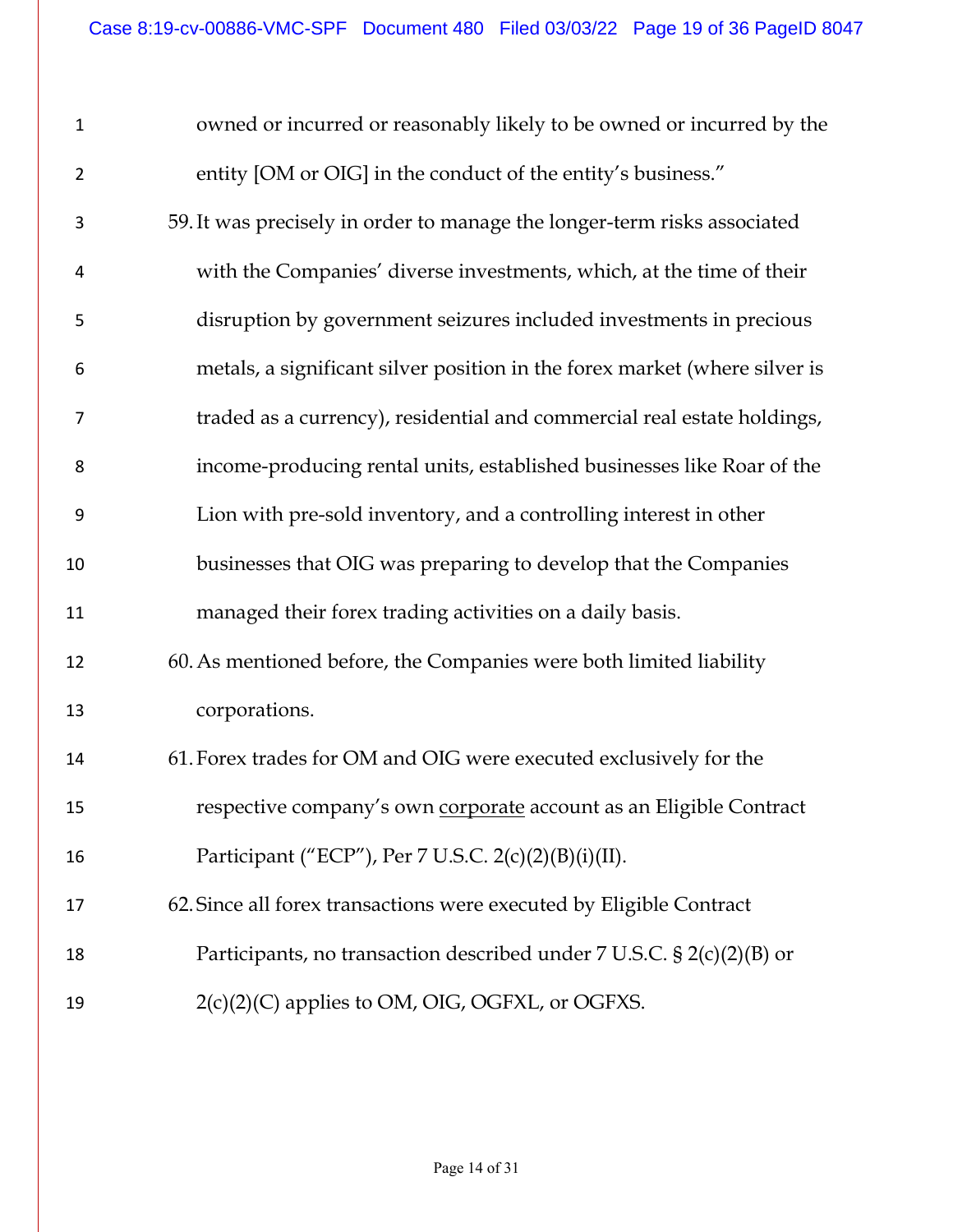| $\mathbf{1}$   | 63. ECPs are specifically excluded from the CFTC's jurisdiction for        |
|----------------|----------------------------------------------------------------------------|
| $\overline{2}$ | transactions described under 7 U.S.C. § 2(c)(2)(B) or 2(c)(2)(C). See 7    |
| 3              | U.S.C. § 2(c)(2)(B)(i)(II):                                                |
| 4              | a. (2) Commission jurisdiction-(B)Agreements, contracts, and               |
| 5              | transactions in retail foreign currency-(i)This chapter applies to,        |
| 6              | and the Commission shall have jurisdiction over, an agreement,             |
| $\overline{7}$ | contract, or transaction in foreign currency that $-(I)$ is a contract     |
| 8              | of sale of a commodity for future delivery (or an option on such a         |
| 9              | contract) or an option (other than an option executed or traded            |
| 10             | on a national securities exchange registered pursuant to section           |
| 11             | $6(a)$ of the Securities Exchange Act of 1934 (15 U.S.C. 78 $f(a)$ )); and |
| 12             | (II) is offered to, or entered into with, a person that is <b>not</b> an   |
| 13             | eligible contract participant. [emphasis added].                           |
| 14             | 64. No trade executed through either OGFXL or OGFXS was for a "contract    |
| 15             | of sale of a commodity for future deliveryor option".                      |
| 16             | 65. All trades through OGFXL and OGFXS were executed by either OM or       |
| 17             | OIG as eligible contract participants.                                     |
| 18             | 66. The CFTC held no jurisdiction over OM, OIG, OGFXL, or OGFXS            |
| 19             | pursuant to 7 U.S.C. § $2(c)(2)(B)(i)(I) - (II)$                           |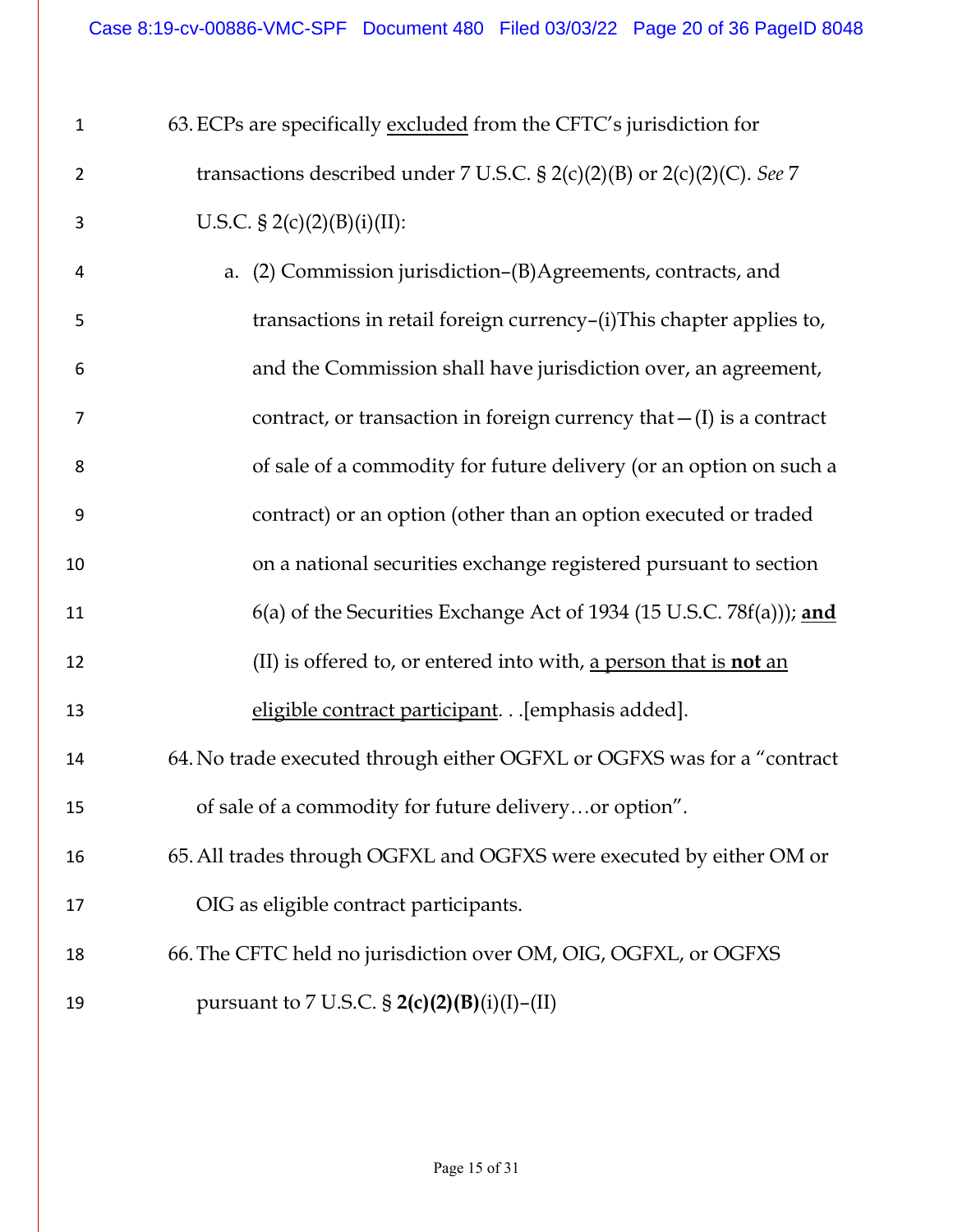| $\mathbf{1}$   | 67. The CFTC had no jurisdiction over OM, OIG, OGFXL, or OGFXS                   |
|----------------|----------------------------------------------------------------------------------|
| $\overline{2}$ | pursuant to its claimed authority under 7 U.S.C. $2(c)(2)(C)(i)(I)(aa)-(bb)$ ,   |
| 3              | which states:                                                                    |
| 4              | a. (2) Commission jurisdiction– $(C)(i)(I)$ This subparagraph shall              |
| 5              | apply to any agreement, contract, or transaction in foreign                      |
| 6              | currency that is $-$ (aa) offered to, or entered into with, a person             |
| 7              | that is <b>not</b> an eligible contract participant. <b>and</b> (bb) offered, or |
| 8              | entered into, on a leveraged or margined basis, or financed by the               |
| 9              | offeror, the counterparty, or a person acting in concert with the                |
| 10             | offeror or counterparty on a similar basis. [bold, red letter                    |
| 11             | underline emphasis added]                                                        |
| 12             | 68. In its (Doc. 465) Response, the CFTC falsely represented 7 U.S.C. §          |
| 13             | $2(c)(2)(C)$ by stating, "As a first matter, 7 U.S.C. § 2(c)(2)(C) grants the    |
| 14             | CFTC jurisdiction over forex transactions that are entered into (1) with         |
| 15             | "a person that is not an eligible contract participant" or one of a list of      |
| 16             | enumerated persons, (2) are "offered, or entered into, on a leveraged or         |
| 17             | margined basis, or financed by the offeror, the counterparty, <b>Or</b> a        |
| 18             | person acting in concert with the offeror or counterparty on a similar           |
| 19             | basis," and (3) do not result in delivery within two days or create an           |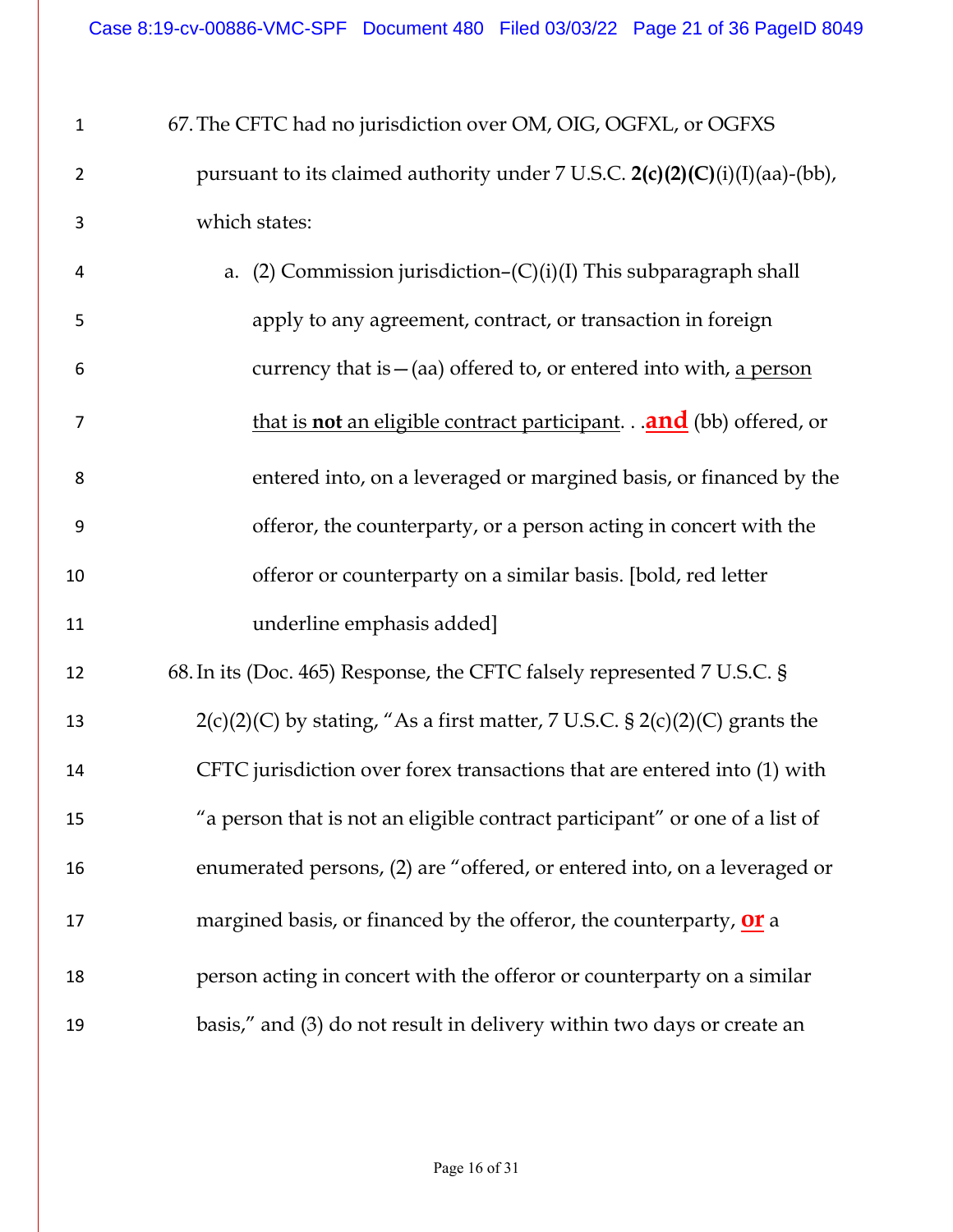| underline emphasis added]<br>$\overline{2}$<br>69. The CFTC wrongly substituted the conjunction "or" for the statutory<br>3<br>text "and".<br>4<br>70. "Or" suggest that either the qualification found in 7 U.S.C.<br>5<br>$2(c)(2)(C)(i)(I)(aa)$ OR (bb) would give the CFTC jurisdiction when in<br>6<br>fact the limiting qualification in subparagraph (aa)-that the person<br>7<br>entering into the qualifying agreement or contract NOT be an eligible<br>8<br>contract participant, and the fact that OM and OIG WERE eligible<br>9<br>contract participants, vitiates every condition listed in subparagraph bb<br>10<br>that follows the word "and". BOTH, not either, of the conditions<br>11<br>specified in subparagraphs (aa) and (bb) must be met to give the CFTC<br>12<br>jurisdiction under this section.<br>13<br>71.7 U.S.C. $\S 2(c)(2)(D)$ clarifies the remaining potential jurisdiction of the<br>14<br>CFTC relative to Retail Commodity Transactions.<br>15<br>72.7 U.S.C. § 2(c)(2)(D) Retail Commodity Transactions states:<br>16<br>a. (i) Applicability-Except as provided in clause (ii), this<br>17<br>subparagraph shall apply to any agreement, contract, or<br>18<br>transaction in any commodity that is $-$ (I) entered into with, or<br>19<br>offered to (even if not entered into with), a person that is <b>not</b> an<br>20<br>eligible contract participant or eligible commercial entity; and (II)<br>21 | 1 | enforceable obligation to make or take delivery." [bold red letter |
|------------------------------------------------------------------------------------------------------------------------------------------------------------------------------------------------------------------------------------------------------------------------------------------------------------------------------------------------------------------------------------------------------------------------------------------------------------------------------------------------------------------------------------------------------------------------------------------------------------------------------------------------------------------------------------------------------------------------------------------------------------------------------------------------------------------------------------------------------------------------------------------------------------------------------------------------------------------------------------------------------------------------------------------------------------------------------------------------------------------------------------------------------------------------------------------------------------------------------------------------------------------------------------------------------------------------------------------------------------------------------------------------------------------------------------------------------|---|--------------------------------------------------------------------|
|                                                                                                                                                                                                                                                                                                                                                                                                                                                                                                                                                                                                                                                                                                                                                                                                                                                                                                                                                                                                                                                                                                                                                                                                                                                                                                                                                                                                                                                      |   |                                                                    |
|                                                                                                                                                                                                                                                                                                                                                                                                                                                                                                                                                                                                                                                                                                                                                                                                                                                                                                                                                                                                                                                                                                                                                                                                                                                                                                                                                                                                                                                      |   |                                                                    |
|                                                                                                                                                                                                                                                                                                                                                                                                                                                                                                                                                                                                                                                                                                                                                                                                                                                                                                                                                                                                                                                                                                                                                                                                                                                                                                                                                                                                                                                      |   |                                                                    |
|                                                                                                                                                                                                                                                                                                                                                                                                                                                                                                                                                                                                                                                                                                                                                                                                                                                                                                                                                                                                                                                                                                                                                                                                                                                                                                                                                                                                                                                      |   |                                                                    |
|                                                                                                                                                                                                                                                                                                                                                                                                                                                                                                                                                                                                                                                                                                                                                                                                                                                                                                                                                                                                                                                                                                                                                                                                                                                                                                                                                                                                                                                      |   |                                                                    |
|                                                                                                                                                                                                                                                                                                                                                                                                                                                                                                                                                                                                                                                                                                                                                                                                                                                                                                                                                                                                                                                                                                                                                                                                                                                                                                                                                                                                                                                      |   |                                                                    |
|                                                                                                                                                                                                                                                                                                                                                                                                                                                                                                                                                                                                                                                                                                                                                                                                                                                                                                                                                                                                                                                                                                                                                                                                                                                                                                                                                                                                                                                      |   |                                                                    |
|                                                                                                                                                                                                                                                                                                                                                                                                                                                                                                                                                                                                                                                                                                                                                                                                                                                                                                                                                                                                                                                                                                                                                                                                                                                                                                                                                                                                                                                      |   |                                                                    |
|                                                                                                                                                                                                                                                                                                                                                                                                                                                                                                                                                                                                                                                                                                                                                                                                                                                                                                                                                                                                                                                                                                                                                                                                                                                                                                                                                                                                                                                      |   |                                                                    |
|                                                                                                                                                                                                                                                                                                                                                                                                                                                                                                                                                                                                                                                                                                                                                                                                                                                                                                                                                                                                                                                                                                                                                                                                                                                                                                                                                                                                                                                      |   |                                                                    |
|                                                                                                                                                                                                                                                                                                                                                                                                                                                                                                                                                                                                                                                                                                                                                                                                                                                                                                                                                                                                                                                                                                                                                                                                                                                                                                                                                                                                                                                      |   |                                                                    |
|                                                                                                                                                                                                                                                                                                                                                                                                                                                                                                                                                                                                                                                                                                                                                                                                                                                                                                                                                                                                                                                                                                                                                                                                                                                                                                                                                                                                                                                      |   |                                                                    |
|                                                                                                                                                                                                                                                                                                                                                                                                                                                                                                                                                                                                                                                                                                                                                                                                                                                                                                                                                                                                                                                                                                                                                                                                                                                                                                                                                                                                                                                      |   |                                                                    |
|                                                                                                                                                                                                                                                                                                                                                                                                                                                                                                                                                                                                                                                                                                                                                                                                                                                                                                                                                                                                                                                                                                                                                                                                                                                                                                                                                                                                                                                      |   |                                                                    |
|                                                                                                                                                                                                                                                                                                                                                                                                                                                                                                                                                                                                                                                                                                                                                                                                                                                                                                                                                                                                                                                                                                                                                                                                                                                                                                                                                                                                                                                      |   |                                                                    |
|                                                                                                                                                                                                                                                                                                                                                                                                                                                                                                                                                                                                                                                                                                                                                                                                                                                                                                                                                                                                                                                                                                                                                                                                                                                                                                                                                                                                                                                      |   |                                                                    |
|                                                                                                                                                                                                                                                                                                                                                                                                                                                                                                                                                                                                                                                                                                                                                                                                                                                                                                                                                                                                                                                                                                                                                                                                                                                                                                                                                                                                                                                      |   |                                                                    |
|                                                                                                                                                                                                                                                                                                                                                                                                                                                                                                                                                                                                                                                                                                                                                                                                                                                                                                                                                                                                                                                                                                                                                                                                                                                                                                                                                                                                                                                      |   |                                                                    |
|                                                                                                                                                                                                                                                                                                                                                                                                                                                                                                                                                                                                                                                                                                                                                                                                                                                                                                                                                                                                                                                                                                                                                                                                                                                                                                                                                                                                                                                      |   |                                                                    |
|                                                                                                                                                                                                                                                                                                                                                                                                                                                                                                                                                                                                                                                                                                                                                                                                                                                                                                                                                                                                                                                                                                                                                                                                                                                                                                                                                                                                                                                      |   |                                                                    |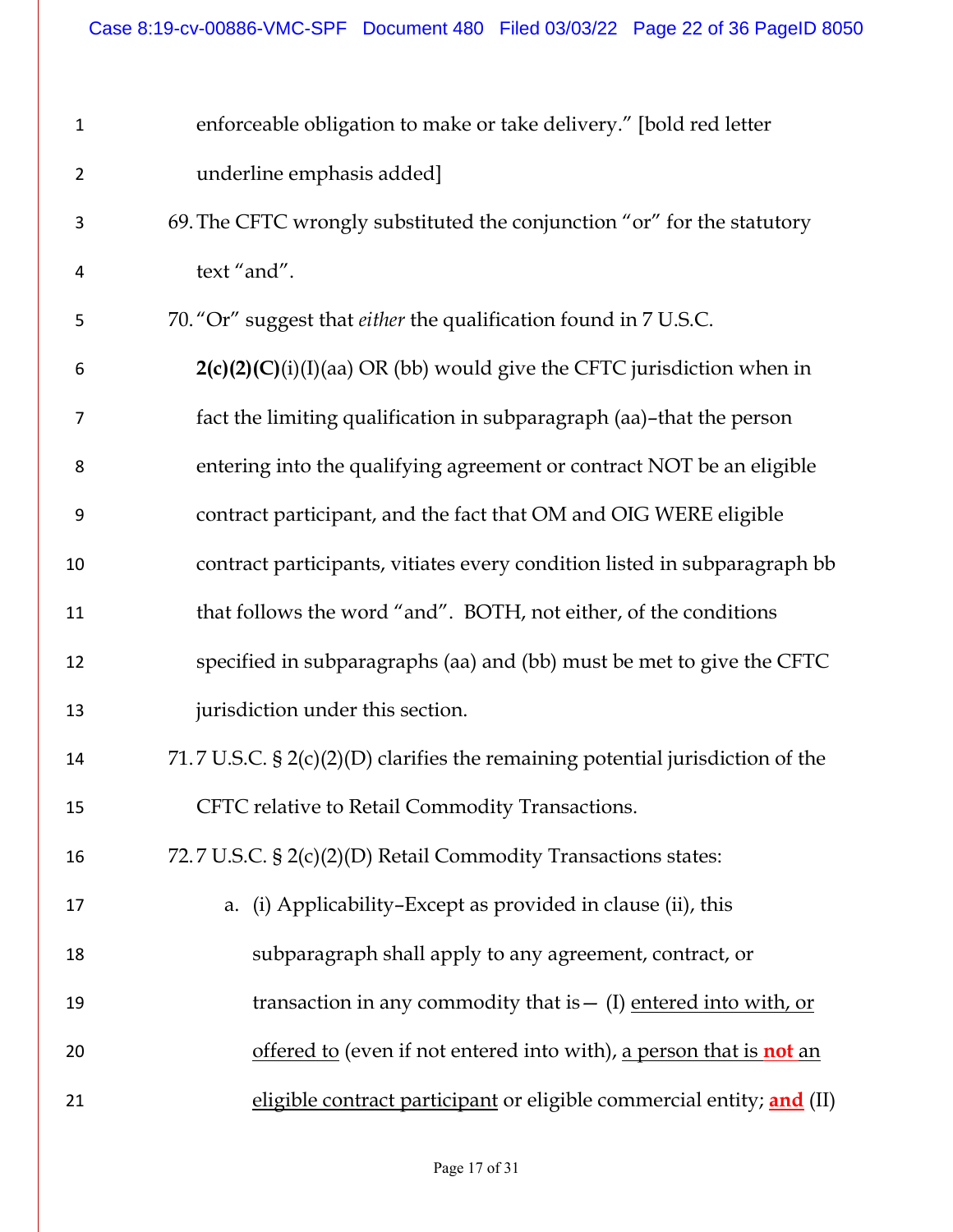| $\mathbf{1}$   | entered into, or offered (even if not entered into), on a leveraged         |
|----------------|-----------------------------------------------------------------------------|
| $\overline{2}$ | or margined basis, or financed by the offeror, the counterparty, or         |
| 3              | a person acting in concert with the offeror or counterparty on a            |
| 4              | similar basis.                                                              |
| 5              | 73. The CFTC had no jurisdiction over OM, OIG, OGXFL, or OGXFS              |
| 6              | pursuant to 7 U.S.C. § 2(c)(2)(B)–(D).                                      |
| 7              | 74. In its (Doc. 465) Response to the (Doc. 454) Motion to Dismiss, the     |
| 8              | CFTC rightly states that "This Court has subject matter jurisdiction over   |
| 9              | violations of the Act and Regulation" (Doc. 465, p.2).                      |
| 10             | 75. There was no violation of the Act nor its implementing Regulations, but |
| 11             | rather unsupported allegations of such, specifically including, but not     |
| 12             | limited to, those allegations recited on pages 5-8 of the CFTC (Doc. 465)   |
| 13             | Response to DaCorta's Motion to Dismiss.                                    |
| 14             | 76. Neither OGFXL nor OGFXS executed any retail forex transactions.         |
| 15             |                                                                             |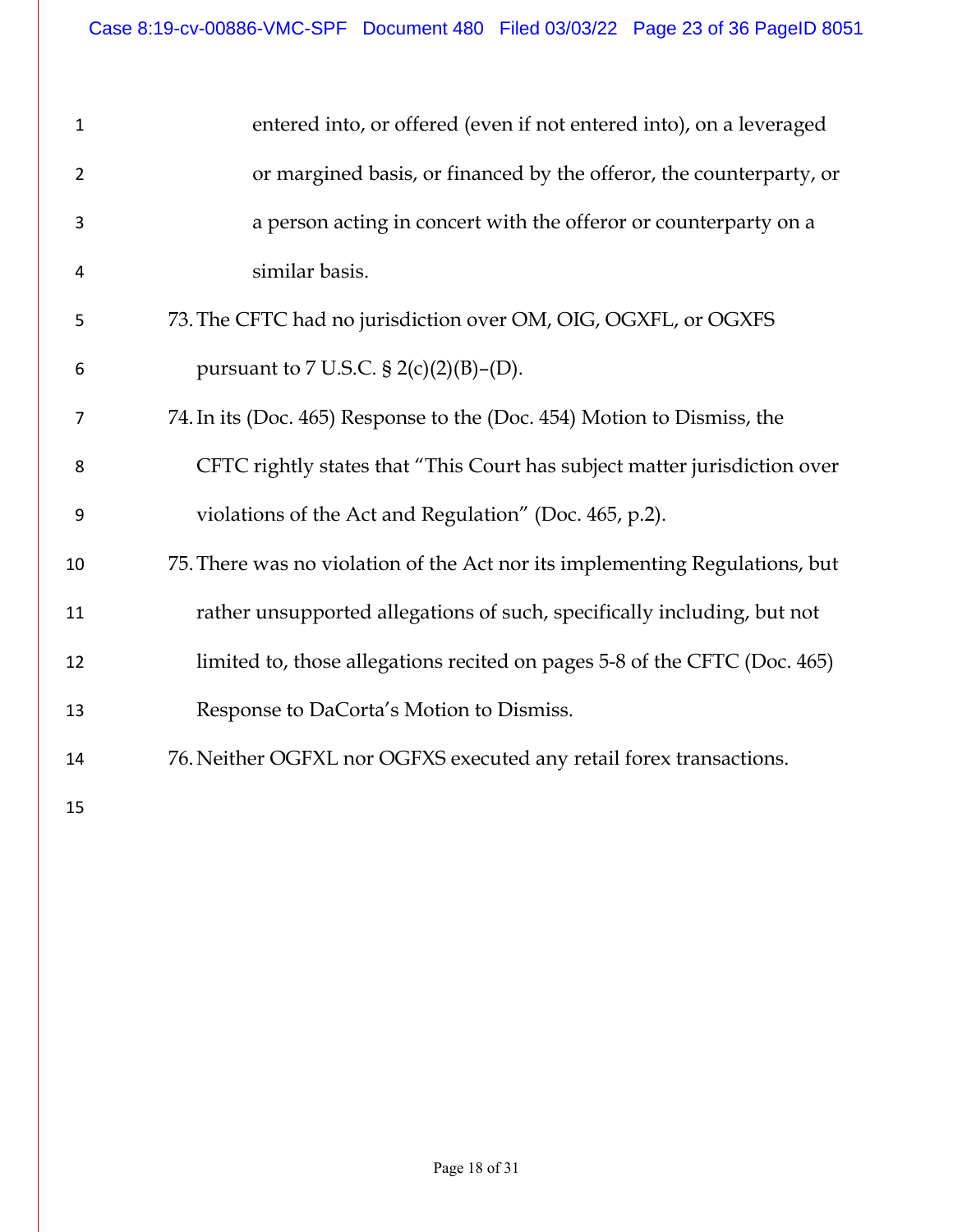| $\mathbf{1}$   | Section II(A): Memorandum of Law                                           |
|----------------|----------------------------------------------------------------------------|
| $\overline{2}$ | 77. The legal standard governing a FRCP Rule 12(b)(6) dismissal is         |
| 3              | provided by Brignac v. United States:                                      |
| 4              | Plaintiff need not provide "detailed factual allegations" to               |
| 5              | survive dismissal, but the "obligation to provide the                      |
| 6              | 'grounds' of his 'entitle[ment] to relief' requires more than              |
| $\overline{7}$ | labels and conclusions, and a formulaic recitation of the                  |
| 8              | elements of a cause of action will not do." Bell Atlantic Corp. v.         |
| 9              | Twombly, 550 U.S. 544, 555, 127 S.Ct. 1955, 167 L.Ed.2d 929                |
| 10             | (2007). In essence, the pleading "must contain sufficient                  |
| 11             | factual matter, accepted as true, to 'state a claim to relief that         |
| 12             | is plausible on its face.' "Iqbal, 556 U.S. at 678, 129 S.Ct. 1937         |
| 13             | (quoting Twombly, 550 U.S. at 570, 127 S.Ct. 1955). [emphasis              |
| 14             | added]                                                                     |
| 15             |                                                                            |
| 16             | Brignac v. United States, 239 F. Supp. 3d 1367, 1373 (N.D. Ga. 2017)       |
| 17             | 78. Following the holding in Bell Atl. Corp. v. Twombly, a great deal of   |
| 18             | latitude is given the Plaintiff in the court's determination as to whether |
| 19             | or not a case should be dismissed under FRCP Rule 12b)(6):                 |
| 20             | [While a complaint attacked by a Rule $12(b)(6)$ motion to                 |
| 21             | dismiss does not need detailed factual allegations, ibid.;                 |
| 22             | Sanjuan v. American Bd. of Psychiatry and Neurology, Inc., 40              |
| 23             | F.3d 247, 251 (CA7 1994), a plaintiff's obligation to provide the          |
| 24             | "grounds" of his "entitle[ment] to relief" requires more than              |
| 25             | labels and conclusions, and a formulaic recitation of the                  |
| 26             | elements of a cause of action will not do, see Papasan v. Allain,          |
| 27             | 478 U.S. 265, 286, 106 S. Ct. 2932, (on a motion to dismiss,               |
| 28             | courts "are not bound to accept as true a legal conclusion                 |
| 29             | couched as a factual allegation"). Factual allegations must be             |
| 30             | enough to raise a right to relief above the speculative level, see         |
| 31             | 5 C. Wright & A. Miller, Federal Practice and Procedure §                  |
| 32             | 1216, pp 235-236 (3d ed. 2004) (hereinafter Wright & Miller)               |
| 33             | ("[T]he pleading must contain something more than a                        |
| 34             | statement of facts that merely creates a suspicion [of] a legally          |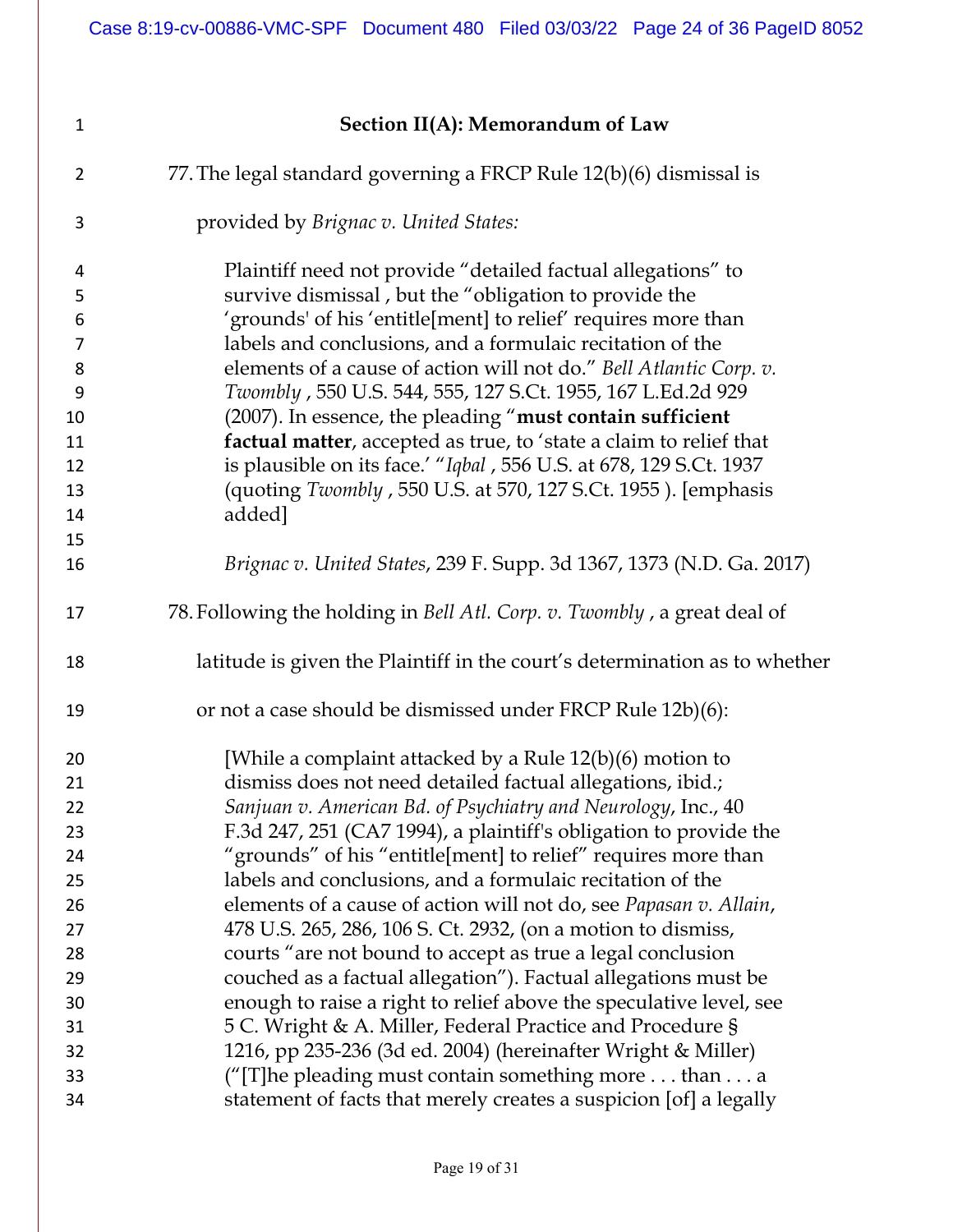| $\mathbf{1}$<br>$\overline{2}$<br>3<br>4<br>5<br>6<br>7<br>8<br>$9\,$<br>10 | cognizable right of action"),3 on the assumption that all the<br>allegations in the complaint are true (even if doubtful in fact),<br>see, e.g., Swierkiewicz v. Sorema N. A., 534 U.S. 506, 508, n. 1,<br>122 S. Ct. 992; Neitzke v. Williams, 490 U.S. 319, 327, 109 S. Ct.<br>1827, ("Rule 12(b)(6) does not countenance dismissals<br>based on a judge's disbelief of a complaint's factual<br>allegations"); Scheuer v. Rhodes, 416 U.S. 232, 236, 94 S. Ct.<br>1683, (a well-pleaded complaint may proceed even if it<br>appears "that a recovery is very remote and unlikely"). |
|-----------------------------------------------------------------------------|----------------------------------------------------------------------------------------------------------------------------------------------------------------------------------------------------------------------------------------------------------------------------------------------------------------------------------------------------------------------------------------------------------------------------------------------------------------------------------------------------------------------------------------------------------------------------------------|
| 11                                                                          | Bell Atl. Corp. v. Twombly, 550 U.S. 544, 555-56 (2007)                                                                                                                                                                                                                                                                                                                                                                                                                                                                                                                                |
| 12                                                                          |                                                                                                                                                                                                                                                                                                                                                                                                                                                                                                                                                                                        |
| 13                                                                          | 79. In Georgia State Conference of NAACP Branches v. Cox, the 11 <sup>th</sup> Circuit                                                                                                                                                                                                                                                                                                                                                                                                                                                                                                 |
| 14                                                                          | clearly stated that the U.S. Constitution limits the power granted to                                                                                                                                                                                                                                                                                                                                                                                                                                                                                                                  |
| 15                                                                          | federal courts adjudicating actual "cases" and "controversies" and                                                                                                                                                                                                                                                                                                                                                                                                                                                                                                                     |
| 16                                                                          | described the three-prongs that must each be established in order to                                                                                                                                                                                                                                                                                                                                                                                                                                                                                                                   |
| 17                                                                          | gain standing before a federal court in a "case" or "controversy" arising                                                                                                                                                                                                                                                                                                                                                                                                                                                                                                              |
| 18                                                                          | from the Constitution or laws of the United States:                                                                                                                                                                                                                                                                                                                                                                                                                                                                                                                                    |
| 19                                                                          | Article III of the United States Constitution limits the power of                                                                                                                                                                                                                                                                                                                                                                                                                                                                                                                      |
| 20                                                                          | federal courts to adjudicating actual "cases" and                                                                                                                                                                                                                                                                                                                                                                                                                                                                                                                                      |
| 21                                                                          | "controversies." U.S. Const. art. III, § 2, cl. 1. This case-or-                                                                                                                                                                                                                                                                                                                                                                                                                                                                                                                       |
| 22                                                                          | controversy doctrine fundamentally limits the power of                                                                                                                                                                                                                                                                                                                                                                                                                                                                                                                                 |
| 23                                                                          | federal courts in our system of government, Allen v. Wright,                                                                                                                                                                                                                                                                                                                                                                                                                                                                                                                           |
| 24                                                                          | 468 U.S. 737, 750, 104 S.Ct. 3315, 3324, 82 L.Ed.2d 556 (1984),                                                                                                                                                                                                                                                                                                                                                                                                                                                                                                                        |
| 25                                                                          | and helps to "identify those disputes which are appropriately                                                                                                                                                                                                                                                                                                                                                                                                                                                                                                                          |
| 26                                                                          | resolved through judicial process." Whitmore v. Arkansas, 495                                                                                                                                                                                                                                                                                                                                                                                                                                                                                                                          |
| 27                                                                          | U.S. 149, 155, 110 S.Ct. 1717, 1722, 109 L.Ed.2d 135 (1990)                                                                                                                                                                                                                                                                                                                                                                                                                                                                                                                            |
| 28                                                                          | (citation omitted).                                                                                                                                                                                                                                                                                                                                                                                                                                                                                                                                                                    |
| 29                                                                          |                                                                                                                                                                                                                                                                                                                                                                                                                                                                                                                                                                                        |
| 30                                                                          | Perhaps the most important of the Article III doctrines                                                                                                                                                                                                                                                                                                                                                                                                                                                                                                                                |
| 31                                                                          | grounded in the case-or-controversy requirement is that of                                                                                                                                                                                                                                                                                                                                                                                                                                                                                                                             |
| 32                                                                          | standing. Allen, 468 U.S. at 750, 104 S.Ct. at 3324. "In essence                                                                                                                                                                                                                                                                                                                                                                                                                                                                                                                       |
| 33                                                                          | the question of standing is whether the litigant is entitled to                                                                                                                                                                                                                                                                                                                                                                                                                                                                                                                        |
| 34                                                                          | have the court decide the merits of the dispute or of particular                                                                                                                                                                                                                                                                                                                                                                                                                                                                                                                       |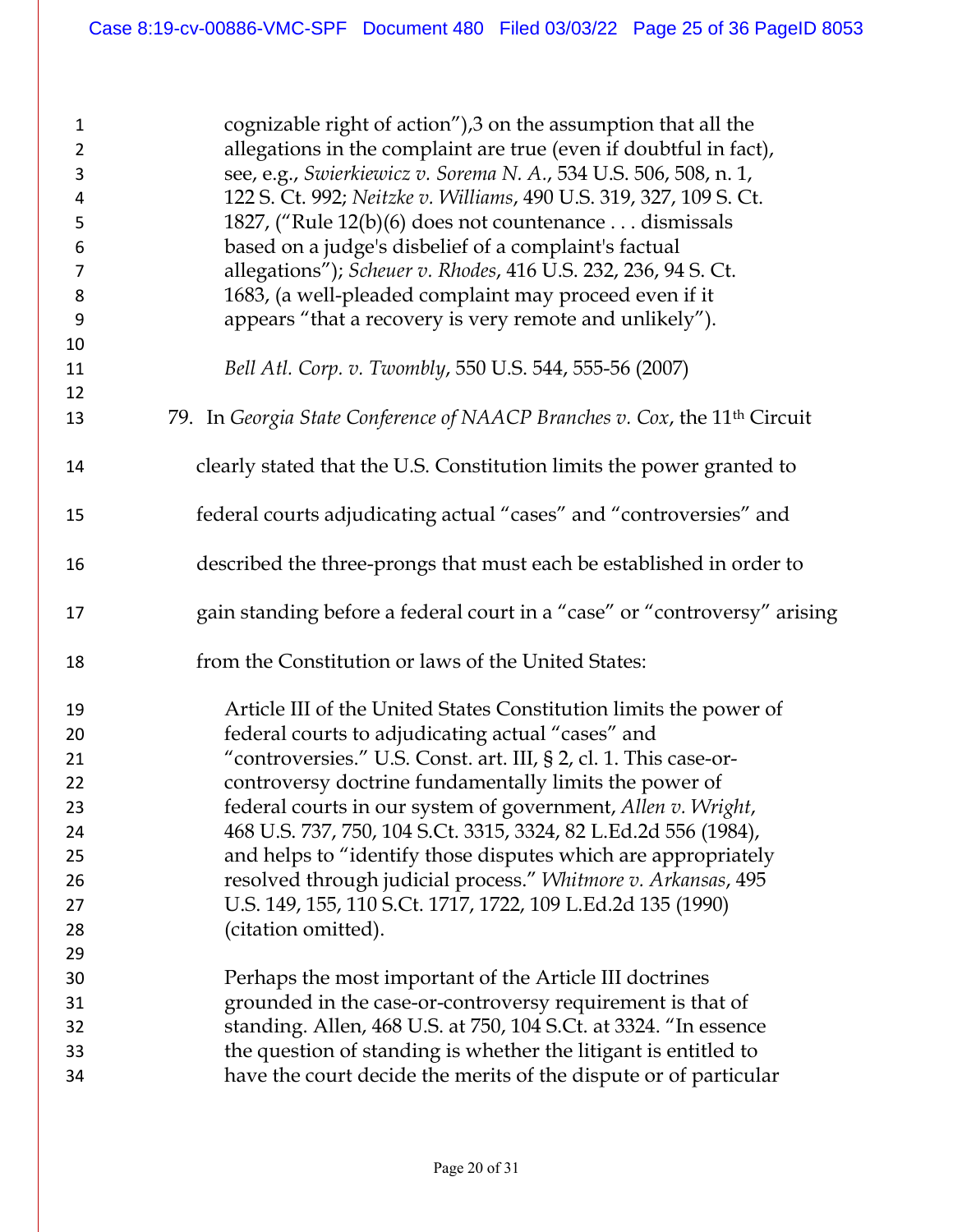| 1<br>$\overline{2}$ | issues." Warth v. Seldin, 422 U.S. 490, 498, 95 S.Ct. 2197, 2205,                 |
|---------------------|-----------------------------------------------------------------------------------|
| 3                   | 45 L.Ed.2d 343 (1975).                                                            |
| 4                   | To establish standing, a plaintiff must first have suffered an                    |
| 5                   | "injury in fact." Lujan v. Defenders of Wildlife, 504 U.S. 555, 560,              |
| 6                   | 112 S.Ct. 2130, 2136, 119 L.Ed.2d 351 (1992). The injury must                     |
| $\overline{7}$      | be an invasion of a legally protected interest that is sufficiently               |
| 8                   | concrete and particularized rather than abstract and                              |
| 9                   | indefinite. Id.; see also FEC v. Akins, 524 U.S. 11, 118 S.Ct. 1777,              |
| 10                  | 1785 (1998). Second, there must be a causal connection                            |
| 11                  | between the injury and the challenged action of the defendant                     |
| 12                  | which is not too attenuated. Lujan, 504 U.S. at 560, 112 S.Ct. at                 |
| 13                  | 2136; Allen, 468 U.S. at 751, 104 S.Ct. at 3324. Third, it must be                |
| 14                  | likely rather than speculative that "the injury will be                           |
| 15                  | redressed by a favorable decision." Lujan, 504 U.S. at 561, 112                   |
| 16                  | S.Ct. at 2136 (citations and internal quotations omitted).                        |
| 17                  |                                                                                   |
| 18                  | Georgia State Conference of NAACP Branches v. Cox, 183 F.3d                       |
| 19                  | 1259, 1262-63 (11th Cir. 1999)                                                    |
| 20                  |                                                                                   |
| 21                  | 80. Absent jurisdiction over the Defendants, as hereinbefore explained, the       |
| 22                  | CFTC fails to establish the fundamental first prong's requirement for             |
| 23                  | showing an "injury in fact".                                                      |
| 24                  | 81. If jurisdiction over an action is lacking, it cannot be logically sustained   |
| 25                  | that <i>any</i> injury accrues from the action itself, since there is no "legally |
| 26                  | protected interest" by the violation of which an injury may arise.                |
| 27                  | 82. Since the relevant statutory definitions proscribed the possibility of        |
| 28                  | alleged violations by Defendant parties, neither the statutes nor the             |
| 29                  | regulations alleged to have been violated could in fact have been                 |
| 30                  | infringed. Thus, the CFTC was void of any legally defensible claim for            |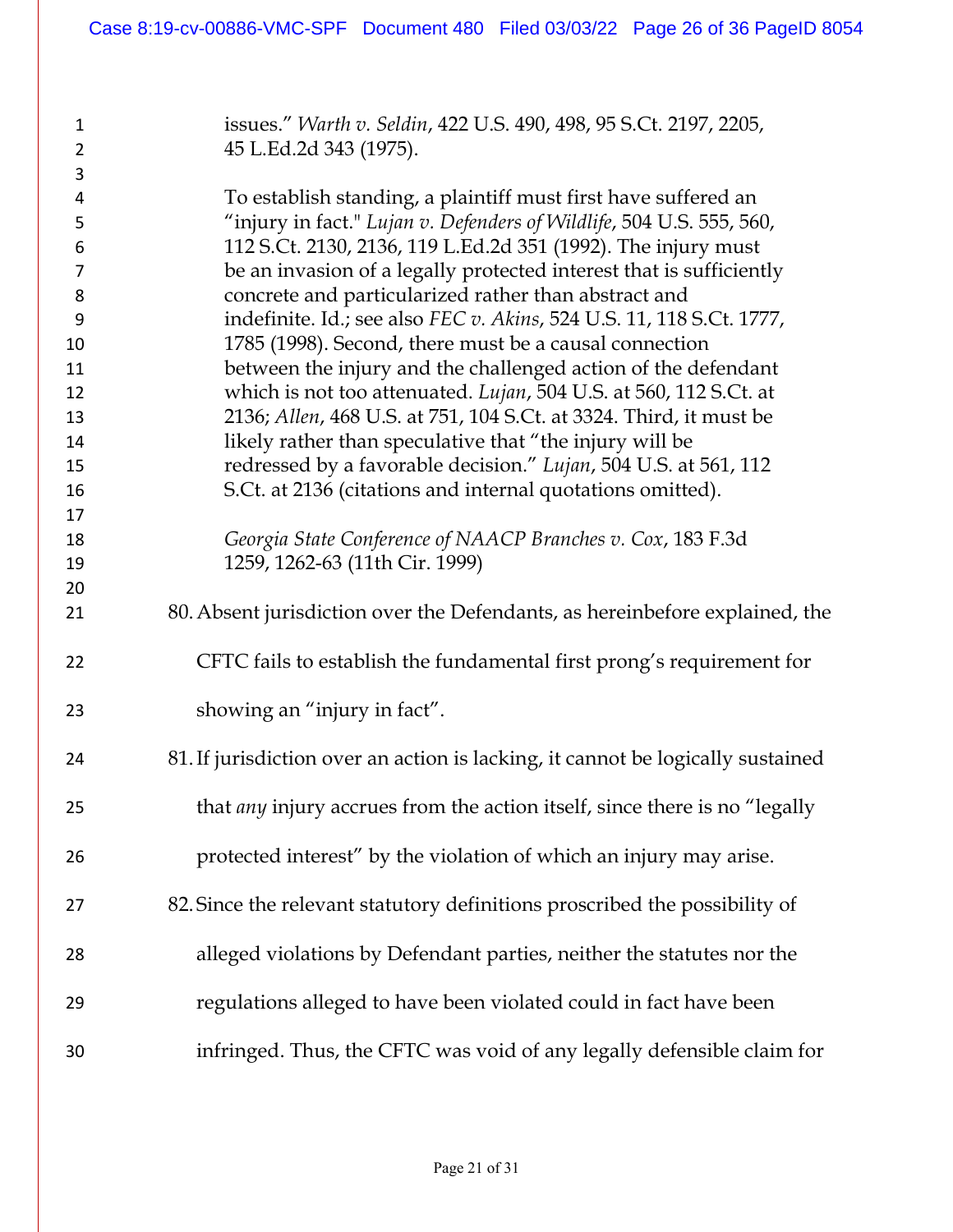| $\mathbf{1}$   | injury to their statutory jurisdictional rights or legally protected                                                              |
|----------------|-----------------------------------------------------------------------------------------------------------------------------------|
| $\overline{2}$ | interests.                                                                                                                        |
| 3              | 83. Lexmark Int'l, Inc. v. Static Control Components, Inc. clarifies the                                                          |
| 4              | limitation of statutory causes of action:                                                                                         |
| 5<br>6         | A statutory cause of action is presumed to extend only to<br>plaintiffs whose interests "fall within the zone of interests        |
| 7<br>8         | protected by the law invoked." Allen v. Wright, 468 U.S. 737,<br>751, 104 S. Ct. 3315, 82 L. Ed. 2d 556. "[T]he breadth of [that] |
| 9              | zone varies according to the provisions of law at issue."                                                                         |
| 10             | Bennett v. Spear, 520 U.S. 154, 163, 117 S. Ct. 1154, 137 L. Ed. 2d                                                               |
| 11             | 281.                                                                                                                              |
| 12             |                                                                                                                                   |
| 13             | Lexmark Int'l, Inc. v. Static Control Components, Inc., 572 U.S.                                                                  |
| 14             | 118, 119 (2014)                                                                                                                   |
| 15             |                                                                                                                                   |
| 16             | 84. Absent jurisdiction sufficient to authorize the filing of the Complaint,                                                      |
| 17             | without which the allegations and charged Counts of the Complaint are                                                             |
| 18             | insupportable, and failing to establish the prongs necessary to support                                                           |
| 19             | standing, the CFTC failed to make a sufficient facial, much less factual                                                          |
| 20             | case adequate to sustain this Court's jurisdiction.                                                                               |
| 21             | 85. The Case should be dismissed under the 11 <sup>th</sup> Circuit's standard of                                                 |
| 22             | review for such circumstances under FRCP Rule $12(b)(1)$ :                                                                        |
| 23             | We review a district court's dismissal of a complaint for lack                                                                    |
| 24             | of standing de novo. See Taylor v. Polhill, 964 F.3d 975, 979                                                                     |
| 25             | (11th Cir. 2020). "Because standing is jurisdictional, a                                                                          |
| 26             | dismissal for lack of standing has the same effect as a                                                                           |
| 27             | dismissal for lack of subject matter jurisdiction under [Federal                                                                  |
| 28             | Rule of Civil Procedure] $12(b)(1)$ ." Stalley ex rel. United States v.                                                           |
| 29             | Orlando Reg'l Healthcare Sys., Inc., 524 F.3d 1229, 1232 (11th                                                                    |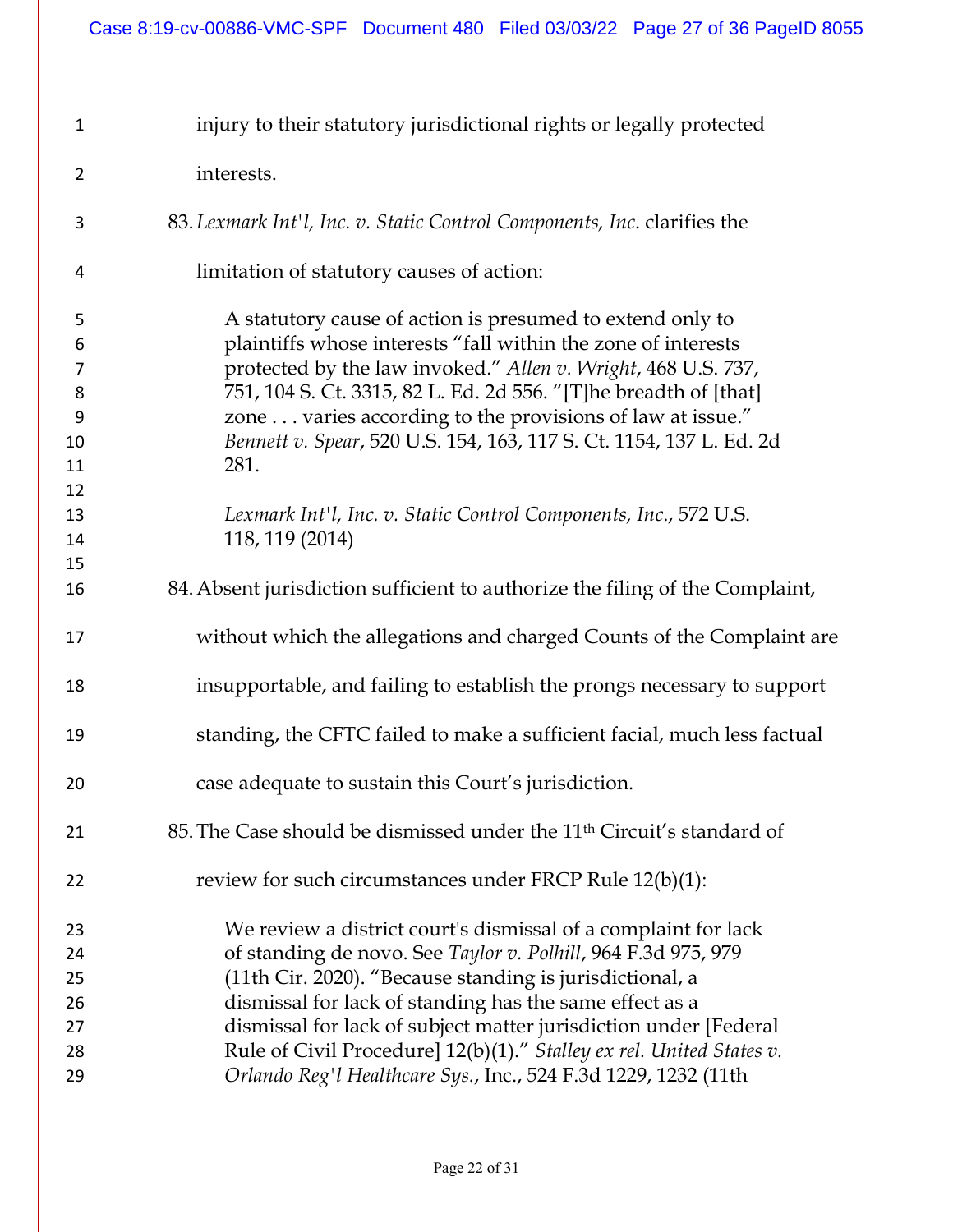Cir. 2008) (quoting *Cone Corp. v. Fla. Dep't of Transp*., 921 F.2d 1190, 1203 n.42 (11th Cir. 1991)). *Smith v. Ivey*, No. 20-14765, at \*1 (11th Cir. July 21, 2021) **III. Leg Three: False Allegations, Fraudulently Amended Statutes: Failure to State a Claim for Which Relief May Be Granted; Violation of FRCP Rule 11(b)(2)** 86.OIG was authorized under the terms of the lenders' Promissory Note and Agreement to use loaned funds for the development of a diverse range of assets as deemed necessary and prudent by Oasis' management. The only requirement OIG bore was to pay lender's 12% interest annually, from whatever source derived. 87.The Agreement and Risk Disclosures portion of the Promissory Note and Agreement that EVERY lender was required to confirm (or their loan was returned in full not later than 30 March 2019) contained the following pertinent statements: a. § 1: Lender is loaning Oasis money on a short-term unsecured basis b. § 2: Any loan made by You [the lender] will require that You complete (or update) the information on the Application so that a Promissory Note and Loan Agreement can be generated for acceptance by Oasis. c. § 3: At any time, in Oasis' sole discretion and without prior demand or notice, Oasis may use any or all money loaned by Lender, including any interest thereon, for any purpose whatsoever including without limitation any investment; the purchase or sale of foreign exchange products, securities or commodities, exchange or off-exchange products; the purchase or sale of any businesses assets or liabilities, the purchase or sale of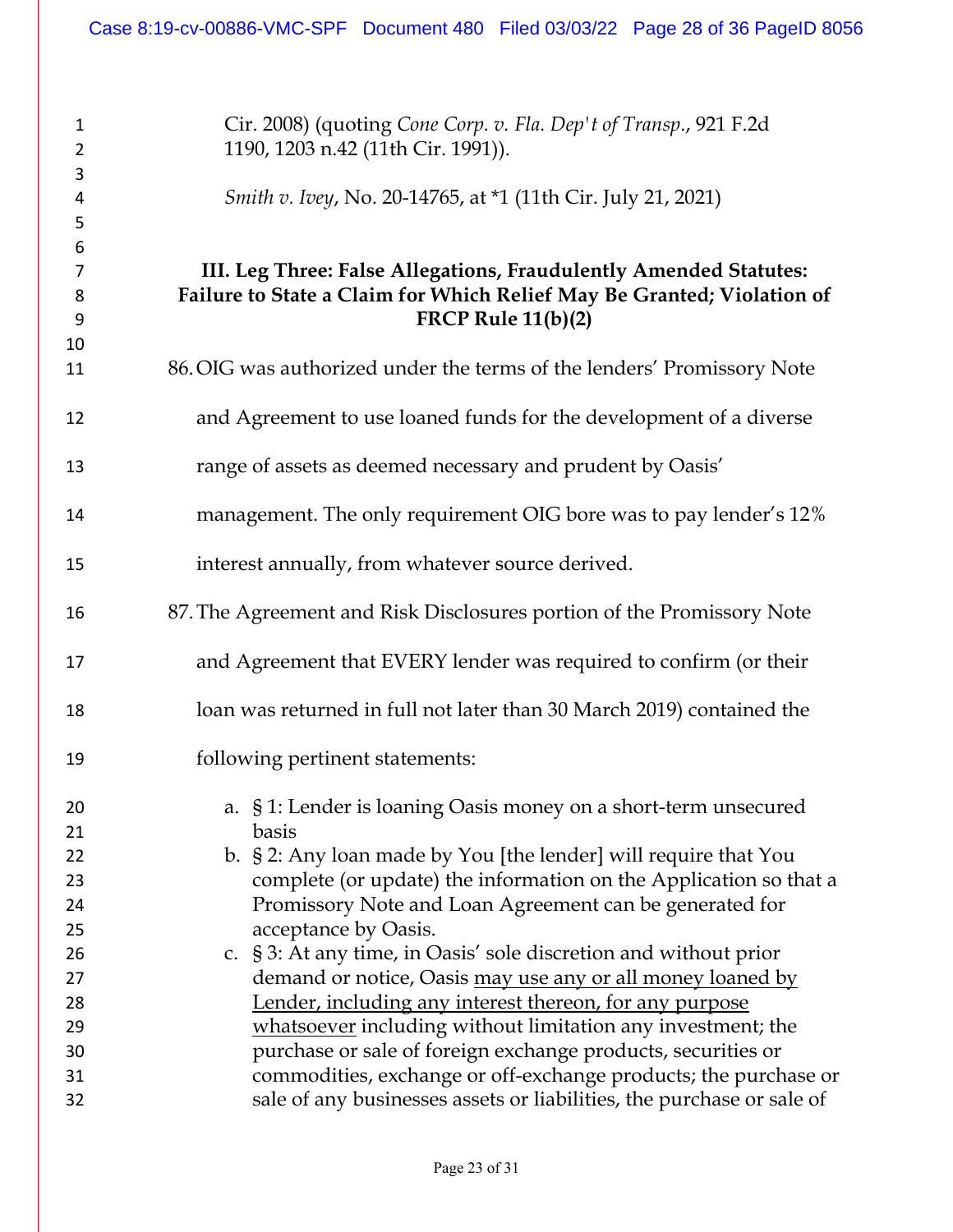any real estate; or for any other purpose, including any general company use or payment, any company payment or loans to any company affiliate, officer, employee, or third party, any company indebtedness or other company obligations. Lender hereby agrees that Oasis may, at any time and from time to time, in the sole discretion of Oasis, apply and transfer from any of Lender's funds with Oasis to any of Oasis' other accounts, whether held at Oasis or other individuals or entities in connection with any Oasis investment. Lender hereby authorizes Oasis to sell, pledge, rehypothecate, assign, invest, commingle and otherwise use any money loaned to it by Lender, including any interest thereon. Where Lender's Loan Account consists of more than one loan, this authorization shall apply to all loans, including any interest thereon. Anything to the contrary notwithstanding, including without limitation, any rule, regulation or law, Oasis shall have the right to sell, pledge, rehypothecate, assign, invest, commingle and otherwise use any money loaned to it by Lender, including any interest thereon, free from any claim or right of any nature whatsoever of the Lender. [underline added for emphasis] d. § 4(b): Lender has read and understands the provisions contained in this Agreement, including, without limitation, Oasis' risk disclosure statements herein contained. Lender will review the Agreement each time it is amended, as provided herein. Lender will not lend Oasis any money unless Lender understands Oasis' revised Agreement, and Lender agrees that in effecting any continuation of a loan or any interest thereunder, Lender is deemed to represent that Lender has read and understands Oasis' revised Agreement as in effect at the time of such loan. e. § 6(a): Lender is aware that Oasis may invest money loaned to it by Lender, including any interest thereon, in foreign exchange and/or spot metal trading. Lender understands and agrees that foreign exchange trading and spot metal trading is highly speculative and is suitable only for those investors who (a) understand and are willing to assume the economic, legal and other risks involved, and (b) are financially able to assume losses significantly in excess of margin or deposits. Foreign exchange and spot metal trading may not be an appropriate investment for Lender's retirement funds. Lender represents, warrants and agrees that Lender understands these risks; that Lender is willing and able, financially and otherwise, to assume the risks of Oasis engaging in foreign exchange and /or spot metal trading with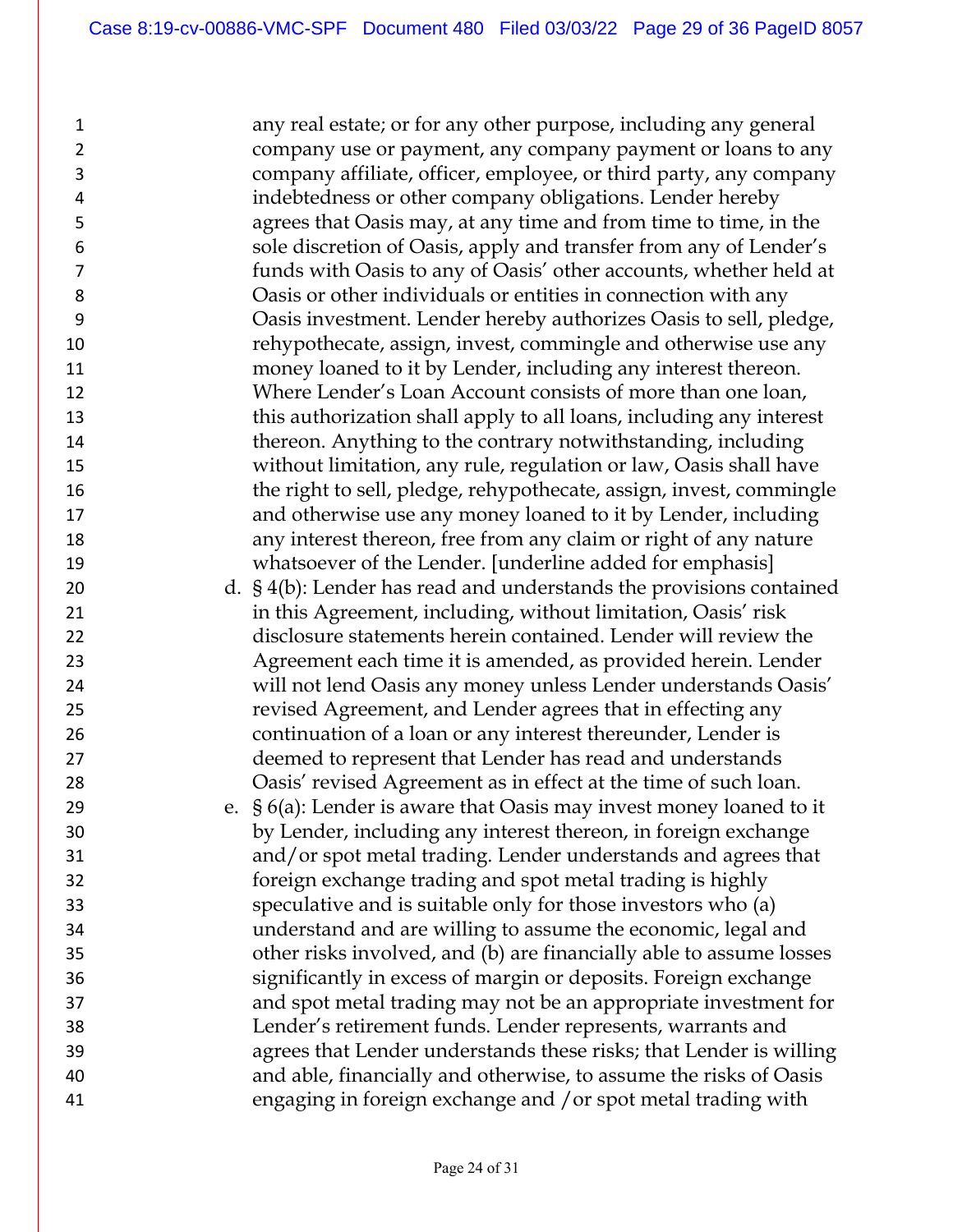Lender's money and that loss of Lender's entire Loan Account, any principal and interest, will not change Lender's life style. f. § 6(b): Lender understands and agrees that Oasis and its third party suppliers make no warranties or representations of any kind, whether express or implied for Oasis' investment of Lender's funds hereunder. Oasis and its third party suppliers also disclaim any warranty of merchantability or fitness for any particular purpose and will not be responsible for any damages that may be suffered by Lender, including loss of funds. . .  $\qquad \qquad$  g.  $\S6(c)$ : Any decision by Lender to enter into any transaction with Oasis and each decision whether such investment is appropriate or proper for Lender is an independent decision by Lender. Oasis is not acting as an advisor or serving as a fiduciary to Lender. Lender agrees that Oasis has no fiduciary duty to Lender and no liability in connection with and is not responsible for any liabilities, claims, damages, costs and expenses, including attorneys' fees, incurred in connection with Lender following any of Oasis' investment recommendations or taking or not taking any action based upon any recommendation or information provided by Oasis. h. § 6(d): Lender is aware that Oasis will invest money loaned to it by Lender, including any interest thereon, in foreign exchange transactions. Lender understands and agrees that foreign exchange transactions carry a high degree of risk and any transaction involving currencies is exposed to, among other things, changes in a country's political condition, economic climate, acts of nature - all of which may substantially affect the **price or availability of a given currency.** Speculative trading in the foreign exchange market is a challenging prospect with above average risk. You must therefore carefully consider your investment objectives, level of experience and appetite for such risk prior to loaning any money to a participant in this market. Most importantly, do not invest money that You are not in a position to lose. You should be aware that off-exchange Forex transactions are not regulated. You should also be aware that Oasis can rapidly lose all of the funds loaned to it by You. That is, Oasis' trading on a margin basis means that any market movement will have a proportionate effect on its deposited funds. This can work for Oasis as well as against Oasis. The possibility exists that Oasis could sustain a total loss of margin funds. Oasis' trading system is designed to automatically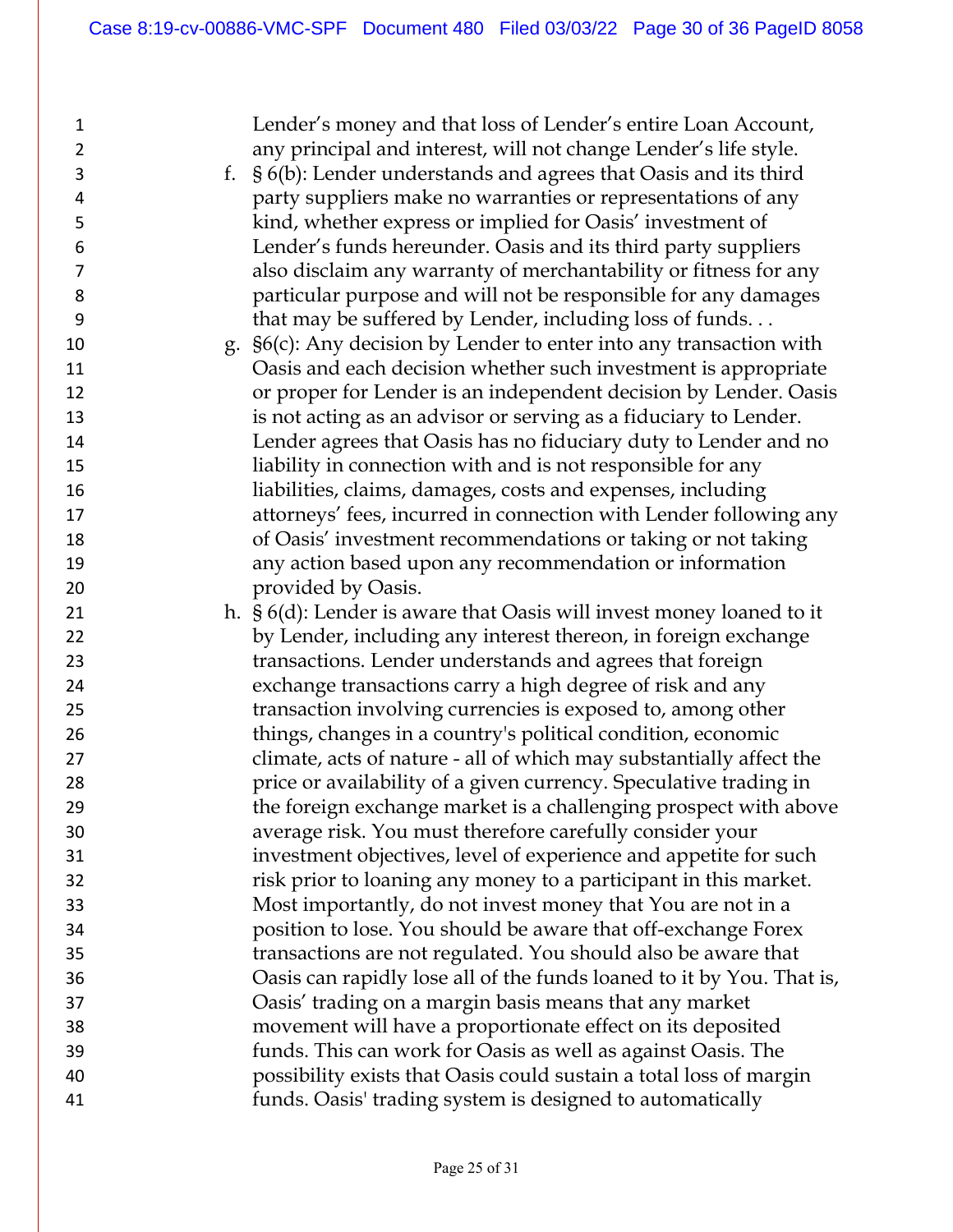| $\mathbf{1}$<br>$\overline{2}$<br>3 | liquidate all open positions if its margin deposit is in jeopardy so<br>that it cannot lose more than the funds that it has on deposit in its<br>account. There are also risks associated with Oasis' utilizing an |
|-------------------------------------|--------------------------------------------------------------------------------------------------------------------------------------------------------------------------------------------------------------------|
| 4                                   | Internet-based trade execution software application including,                                                                                                                                                     |
| 5                                   | but not limited to, the failure of hardware and software. Oasis                                                                                                                                                    |
| 6                                   | maintains back-up systems and contingency plans to minimize                                                                                                                                                        |
| 7                                   | the possibility of system failure. Finally, You should thoroughly                                                                                                                                                  |
| 8                                   | investigate any statements which minimize the importance of, or                                                                                                                                                    |
| 9                                   | contradict any of the risk warnings discussed herein. Such                                                                                                                                                         |
| 10                                  | statements may indicate potential fraud.                                                                                                                                                                           |
| 11                                  |                                                                                                                                                                                                                    |
| 12                                  | 88. Essentially, every element of the Complaint, from the Summary to the                                                                                                                                           |
| 13                                  | five Counts concluding it, relies upon one or the other of the first two                                                                                                                                           |
| 14                                  | legs of the "stool" described above, i.e. every allegation and every                                                                                                                                               |
| 15                                  | count depends upon the false allegation that OGFLX and OGFXS were                                                                                                                                                  |
| 16                                  | "commodity pools" and that OM and/or OIG transacted "retail forex                                                                                                                                                  |
| 17                                  | transactions". As explained above, neither "leg" of the "stool" is                                                                                                                                                 |
| 18                                  | factually supported.                                                                                                                                                                                               |
| 19                                  | 89. The arguments presented in the Complaint are rebutted by factual                                                                                                                                               |
| 20                                  | evidence and statutory definitions.                                                                                                                                                                                |
| 21                                  | 90. Defendants did not solicit funds to invest in two commodity pools, as                                                                                                                                          |
| 22                                  | alleged. (Doc. $1$ , p. $1$ ).                                                                                                                                                                                     |
| 23                                  | 91. There were no "pool participants" as repeatedly alleged. (Doc. 1, pp. 1-                                                                                                                                       |
| 24                                  | 2, 5-10, 13-27, 30, 34, 39-41, 44).                                                                                                                                                                                |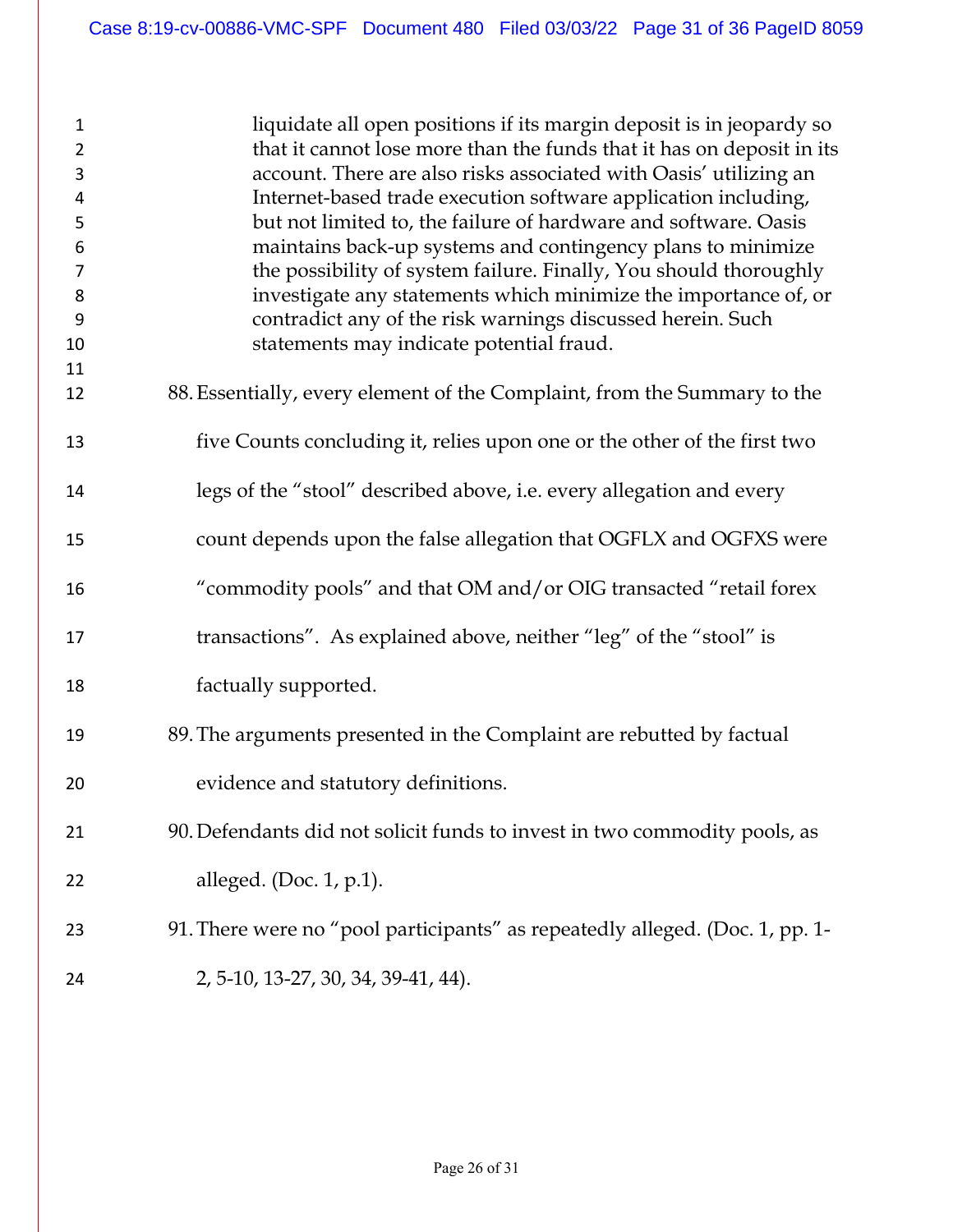| $\mathbf{1}$   | 92. There were no Commodity Pool Operators ("CPOs") as alleged because      |
|----------------|-----------------------------------------------------------------------------|
| $\overline{2}$ | there were no commodity pools to operate. (Doc. 1,pp. 5-6, 13, 27, 31-      |
| 3              | 33, 35-40).                                                                 |
| 4              | 93. There were no Associated Persons ("APs") as alleged because there       |
| 5              | were no CPOs nor commodity pools with which to associate. (Doc. 1,          |
| 6              | pp. 5-6, 12-13, 32-33, 35-36, 39).                                          |
| 7              | 94. Counts One through Five all fail to state a claim upon which relief can |
| 8              | be granted.                                                                 |
| 9              | 95. Count One depends upon the exclusion of a pertinent part of the         |
| 10             | definition of an ECP (eligible contract participant), which part is stated  |
| 11             | in 7 U.S.C. § 1a(18)(A)(v)(III)((aa)-(bb): "The term "eligible contract     |
| 12             | participant" (A) acting for its own account - (v) a corporation,            |
| 13             | partnership, proprietorship, organization, trust, or other entity - (III)   |
| 14             | that $-(aa)$ has a net worth exceeding \$1,000,000; and (bb) enters into an |
| 15             | agreement, contract, or transaction in connection with the conduct of       |
| 16             | the entity's business or to manage the risk associated with an asset or     |
| 17             | liability owned or incurred or reasonably likely to be owned or             |
| 18             | incurred by the entity in the conduct of the entity's business.             |
| 19             | 96. Count One, Doc. 1, $\P$ 89 identifies only "1a(18)(A)(xi) of the Act, 7 |
| 20             | U.S.C. § $1a(18)(A)(xi)'$ , an alternative section that follows 7 U.S.C. §  |
| 21             | $1a(18)(A)(v)(III)((aa)-(bb)$ and contains different aggregate requirements |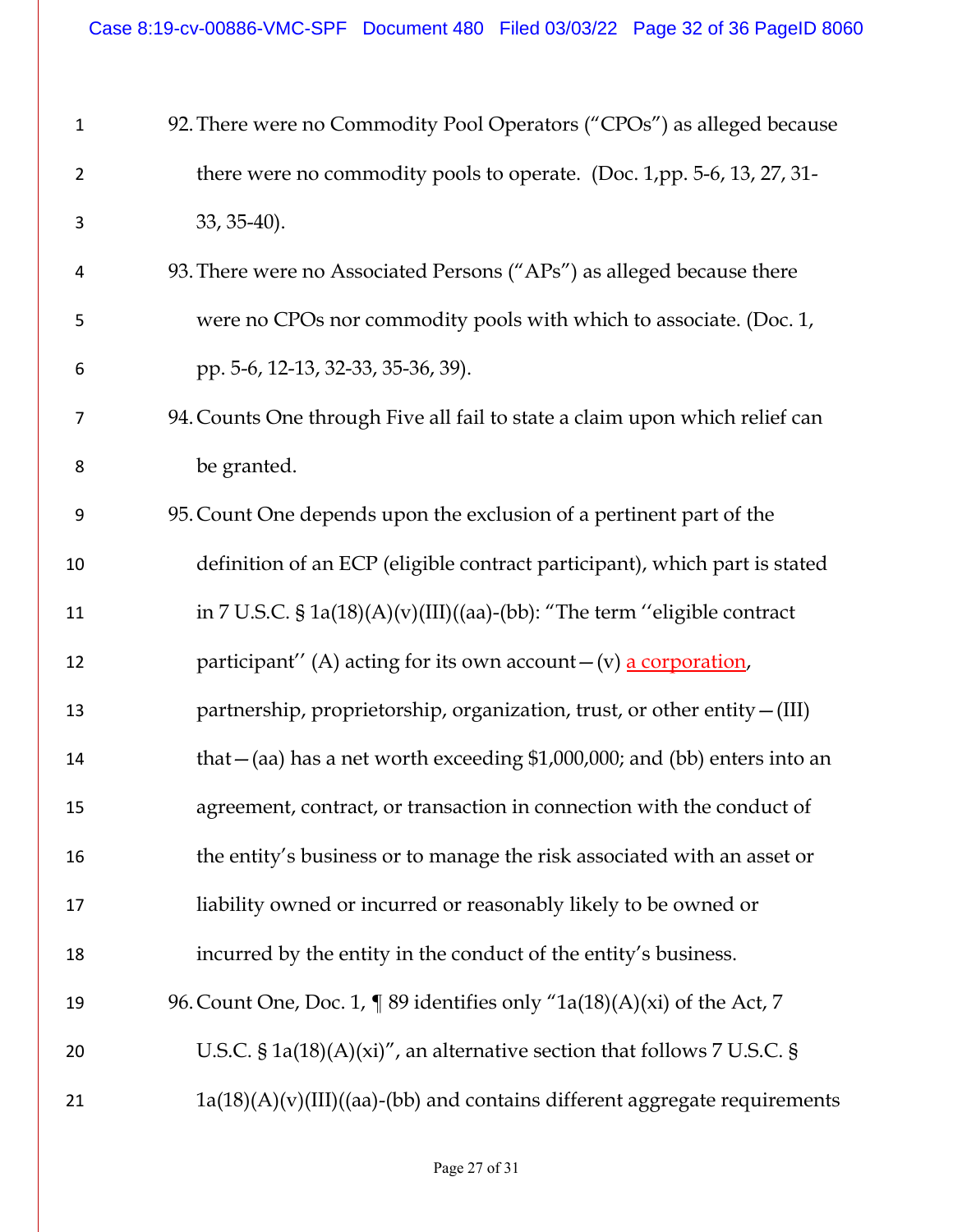| $\mathbf 1$    | applicable to an <i>individual</i> , not a <b>corporation</b> such as OGFXL and |
|----------------|---------------------------------------------------------------------------------|
| $\overline{2}$ | OGFXS as properly defined in 7 U.S.C. § 1a(18)(A)(v)(III)((aa)-(bb).            |
| 3              | 97. Further, Count One, (¶¶ 88, 90-91) alleges and relies upon the existence    |
| 4              | of "retail forex transactions", but none were transacted by Defendants.         |
| 5              | 98. Counts Two and Three, depend upon the existence of CPOs and APs.            |
| 6              | (Doc. 1, p. 31 35).                                                             |
| 7              | 99. There existed no CPOs nor APs, therefore Counts Two and Three fail to       |
| 8              | state a claim upon which relief may be granted.                                 |
| 9              | Count Four rests upon the allegation that OGFXL and OGFXS were<br>100.          |
| 10             | commodity pools. Since they were not, as explained above, Count Four            |
| 11             | fails to state a claim upon which relief can be granted.                        |
| 12             | The foundation of Count Five rests upon the alleged existence of<br>101.        |
| 13             | commodity pools and the requirement for a commodity pool operator               |
| 14             | (CPO) to register. As no commodity pool existed and none of the                 |
| 15             | named Defendants were CPOs, Count Five fails to state a claim upon              |
| 16             | which relief can be granted.                                                    |
| 17             | For the foregoing reasons, case 886 should be dismissed under FRCP<br>102.      |
| 18             | Rule $12(b)(1)$ for lack of subject matter jurisdiction and/or Rule $12(b)(6)$  |
| 19             | for failure to state a claim upon which relief may be granted.                  |
| 20             |                                                                                 |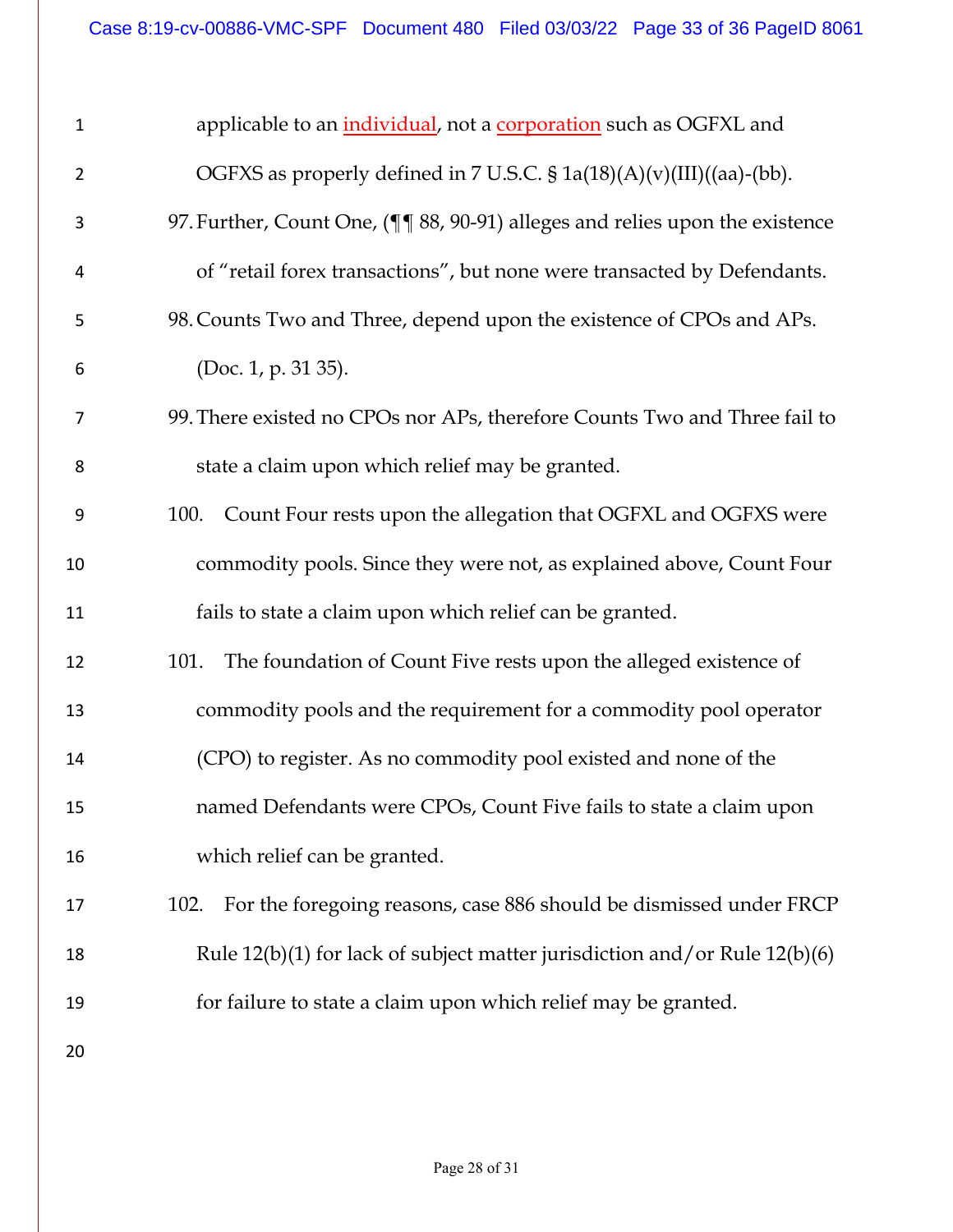violated:

# **III(A) Leg Three: Memorandum of Law**

| $\overline{2}$                                                 | 103. | The CFTC violated Rules $11(b)(2)$ and $11(b)(3)$ by submitting                                                                                                                                                                                                                                                                                                                                                                                                                                                                                                                             |  |
|----------------------------------------------------------------|------|---------------------------------------------------------------------------------------------------------------------------------------------------------------------------------------------------------------------------------------------------------------------------------------------------------------------------------------------------------------------------------------------------------------------------------------------------------------------------------------------------------------------------------------------------------------------------------------------|--|
| 3                                                              |      | numerous claims, legal contentions, and counts in the Complaint that                                                                                                                                                                                                                                                                                                                                                                                                                                                                                                                        |  |
| 4                                                              |      | were unwarranted by existing law and which were factually false.                                                                                                                                                                                                                                                                                                                                                                                                                                                                                                                            |  |
| 5                                                              | 104. | <i>Tacoronte v. Cohen clarifies the conditions under which Rule 11 is</i>                                                                                                                                                                                                                                                                                                                                                                                                                                                                                                                   |  |
| 6                                                              |      | violated:                                                                                                                                                                                                                                                                                                                                                                                                                                                                                                                                                                                   |  |
| 7<br>8<br>9<br>10<br>11<br>12<br>13<br>14<br>15<br>16<br>17    |      | In general, Rule 11 is violated, and sanctions are warranted,<br>when a party files a pleading, motion, or paper that (1) is filed<br>in bad faith or for an improper purpose (see Rule $11(b)(1)$ ); (2)<br>is based on a legal theory that has no reasonable chance of<br>success and that cannot be advanced as a reasonable<br>argument to change existing law (see Rule $11(b)(2)$ ); or (3) has<br>no reasonable factual basis (see Rule $11(b)(3)$ ). See also Baker<br>v. Alderman, 158 F.3d 516, 524 (11th Cir. 1998).<br>Tacoronte v. Cohen, 654 F. App'x 445, 7 (11th Cir. 2016) |  |
| 18                                                             | 105. | Royal v. Boykin clearly states that, given the CFTC's lack of standing                                                                                                                                                                                                                                                                                                                                                                                                                                                                                                                      |  |
| 19                                                             |      | as hereinbefore explained, the case should be dismissed under Rule                                                                                                                                                                                                                                                                                                                                                                                                                                                                                                                          |  |
| 20                                                             |      | 12(b)(6)                                                                                                                                                                                                                                                                                                                                                                                                                                                                                                                                                                                    |  |
| 21<br>22<br>23<br>24<br>25<br>26<br>27<br>28<br>29<br>30<br>31 |      | "If a plaintiff does not have statutory standing, he lacks a<br>cause of action, and the action should be dismissed under<br>Federal Rule of Civil Procedure 12(b)(6)." (Walker v. New<br>Orleans City, La., No. 16-31229, 2017 WL 3467879, at *1 (5th<br>Cir. Aug. 11, 2017) (per curiam) (citing Malvino v. De<br>lluniversita, 840 F.3d 223, 229-30 (5th Cir. 2016); Harold<br>H. Huggins Realty, Inc. v. FNC, Inc., 634 F.3d 787, 795 n.2<br>(5th Cir. 2011)<br>Royal v. Boykin, CIVIL ACTION No. 1:16-cv-00176-GHD-RP, at *4                                                           |  |
| 32<br>33                                                       |      | (N.D. Miss. Sep. 5, 2017))                                                                                                                                                                                                                                                                                                                                                                                                                                                                                                                                                                  |  |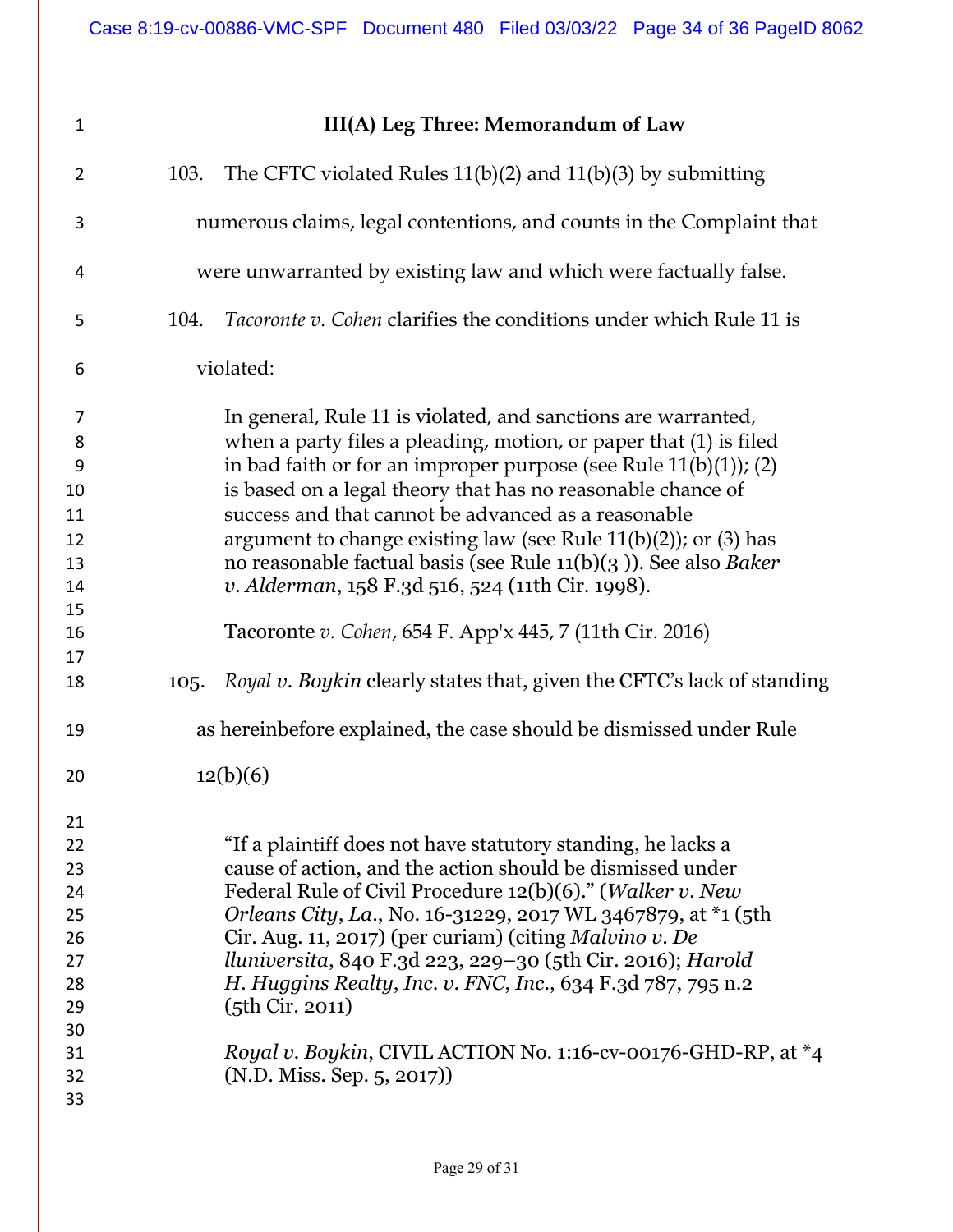| $\mathbf{1}$   | Spain v. Brown Williamson Tobacco Corp. clarifies the conditions<br>106.   |
|----------------|----------------------------------------------------------------------------|
| $\overline{2}$ | under which this Court may dismiss based upon FRCP Rule $12(b)(6)$         |
| 3              | and it appears that the requisite conditions for a such a dismissal are    |
| 4              | now clearly evident:                                                       |
| 5              | A [Rule $12(b)(6)$ ] motion to dismiss is granted only when the            |
| 6              | movant demonstrates "beyond doubt that the plaintiff can                   |
| $\overline{7}$ | prove no set of facts in support of his claim which would                  |
| 8              | entitle him to relief." Conley v. Gibson, 355 U.S. 41, 45-46, 78           |
| 9              | S.Ct. 99, 102, 2 L.Ed.2d 80 (1957); see also Flint v. ABB, Inc., 337       |
| 10             | F.3d 1326, 1328-29 (11th Cir. 2003).                                       |
| 11             |                                                                            |
| 12             | Spain v. Brown Williamson Tobacco Corp., 363 F.3d 1183,                    |
| 13             | 1187 (11th Cir. 2004)                                                      |
| 14             |                                                                            |
| 15             | Several Supreme Court cases support the appropriateness of this<br>107.    |
| 16             | Court's review for lack of subject matter jurisdiction, which would give   |
| 17             | rise to dismissal under FRCP Rule $12(b)(1)$ for the reasons herein cited: |
| 18             | "[A] suit arises under the Constitution and laws of the United             |
| 19             | States only when the plaintiff's statement of his own cause of             |
| 20             | action shows that it is based upon those laws or that                      |
| 21             | Constitution." Louisville Nashville R.R. v. Mottley, 211 U.S. 149,         |
| 22             | 152 (1908)                                                                 |
| 23             |                                                                            |
| 24             | * * *                                                                      |
| 25             |                                                                            |
| 26             | "A suit to enforce a right which takes its origin in the laws of           |
| 27             | the United States is not necessarily, or for that reason alone,            |
| 28             | one arising under those laws, for a suit does not so arise                 |
| 29             | unless it really and substantially involves a dispute or                   |
| 30             | controversy respecting the validity, construction or effect of             |
| 31             | such a law, upon the determination of which the result                     |
| 32             | depends." Shulthis v. McDougal, 225 U.S. 561, 569. Cf. First               |
| 33             | National Bank v. Williams, supra; Hopkins v. Walker, 244 U.S.              |
| 34             | 486, 489; Shoshone Mining Co. v. Rutter, 177 U.S. 505, 507.                |
|                |                                                                            |